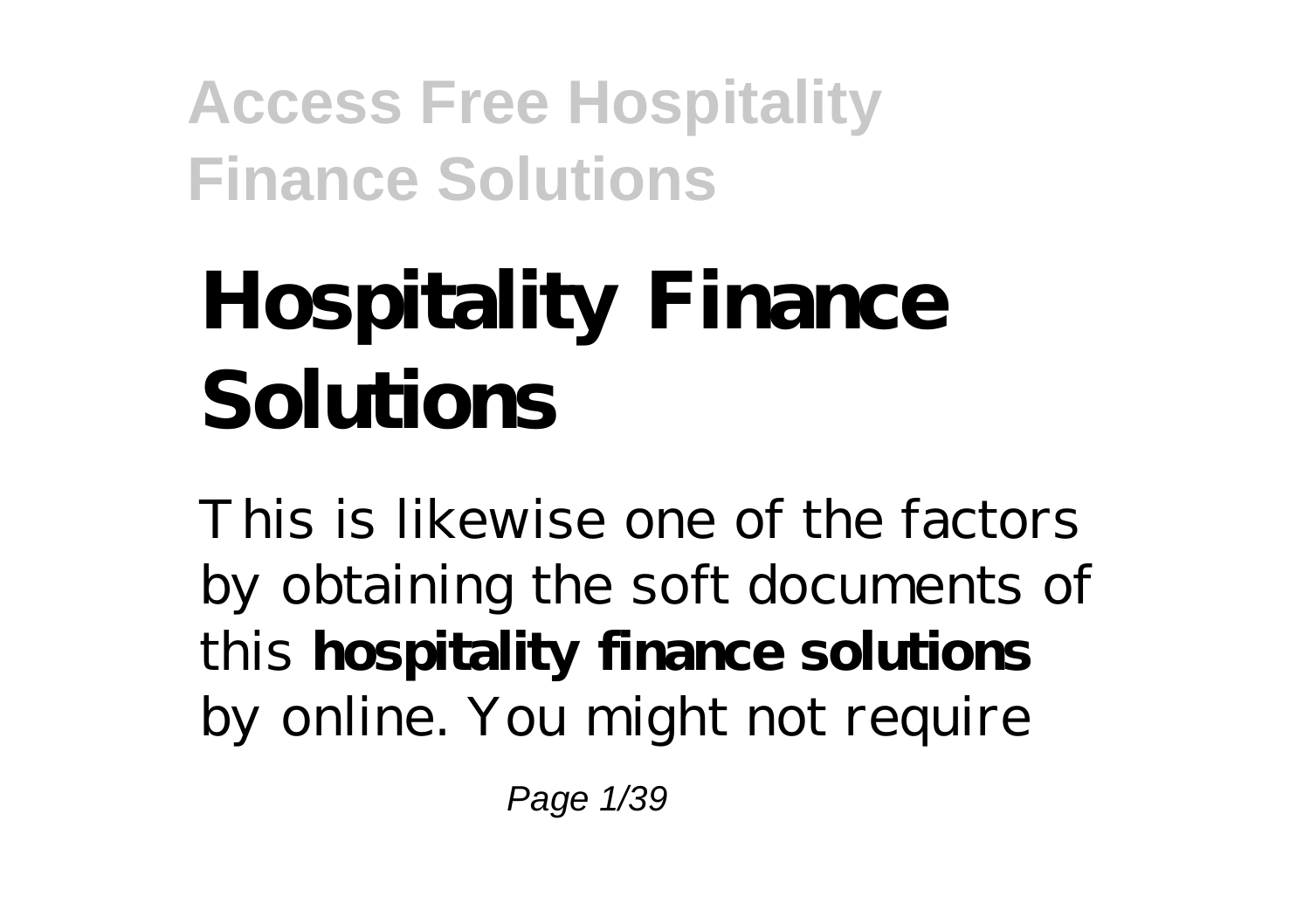more time to spend to go to the book start as without difficulty as search for them. In some cases, you likewise accomplish not discover the notice hospitality finance solutions that you are looking for. It will enormously squander the time. Page 2/39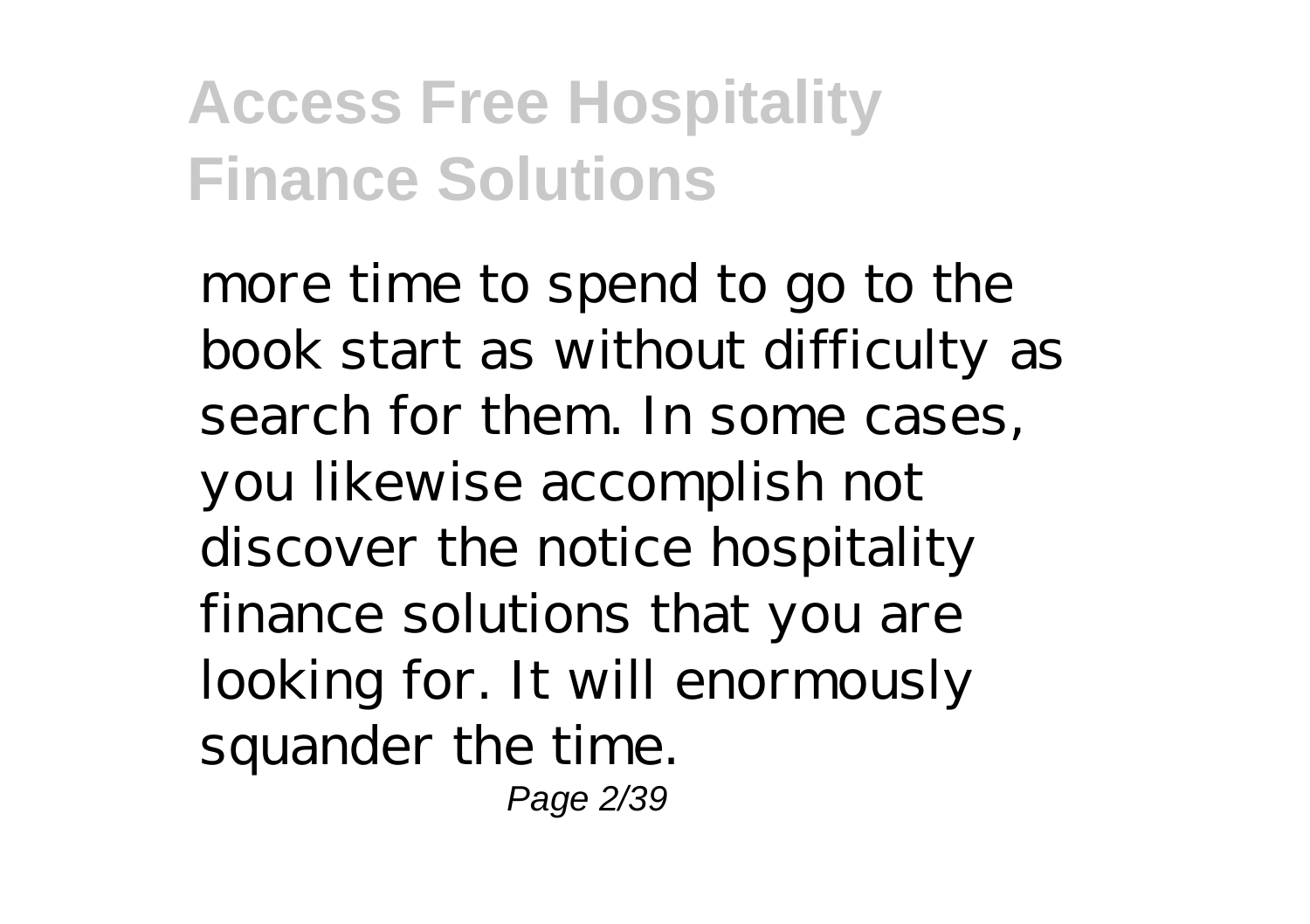However below, taking into consideration you visit this web page, it will be appropriately no question simple to get as without difficulty as download lead hospitality finance solutions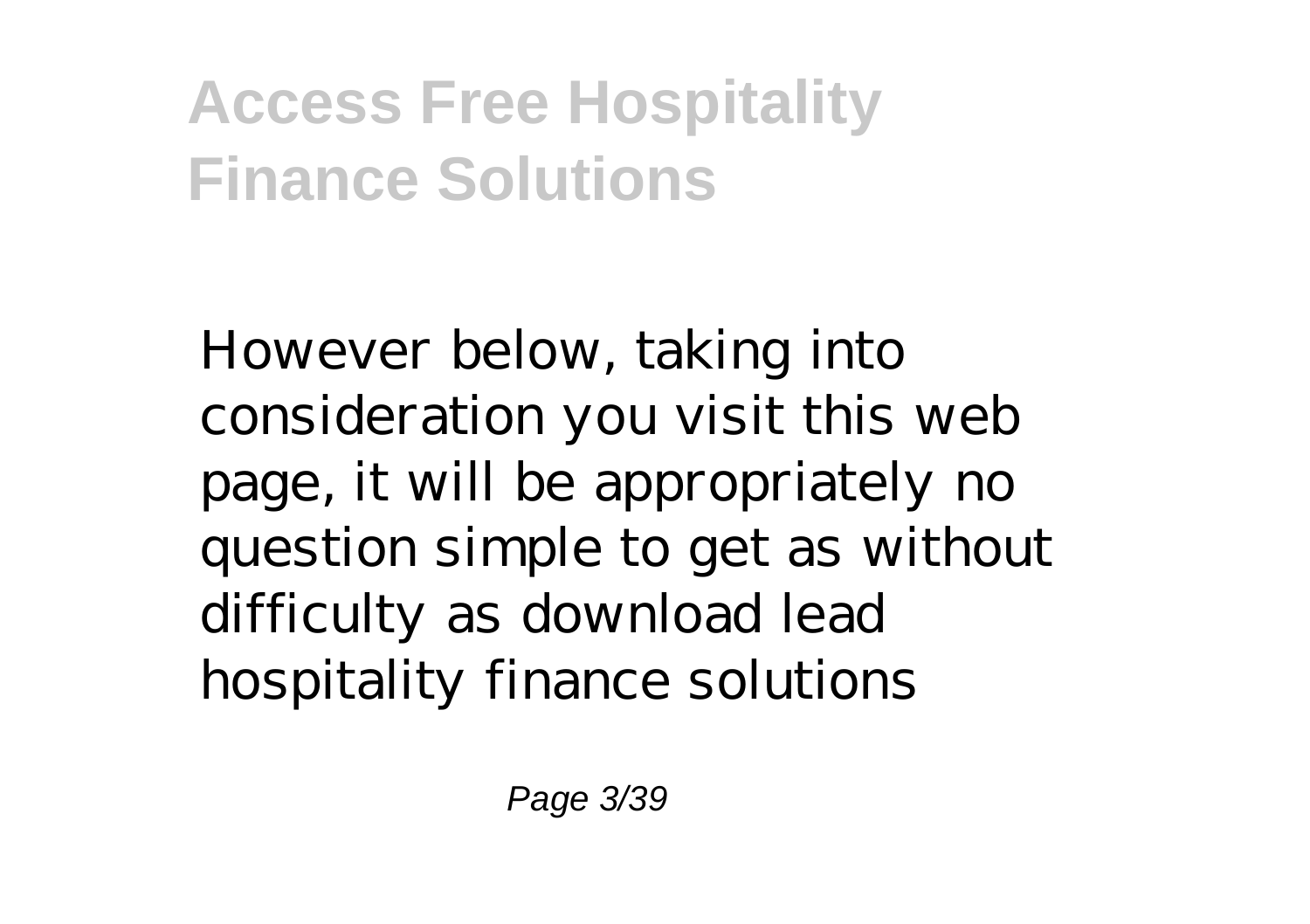It will not undertake many period as we notify before. You can pull off it even though pretense something else at house and even in your workplace.

correspondingly easy! So, are you question? Just exercise just what we meet the expense of below as Page 4/39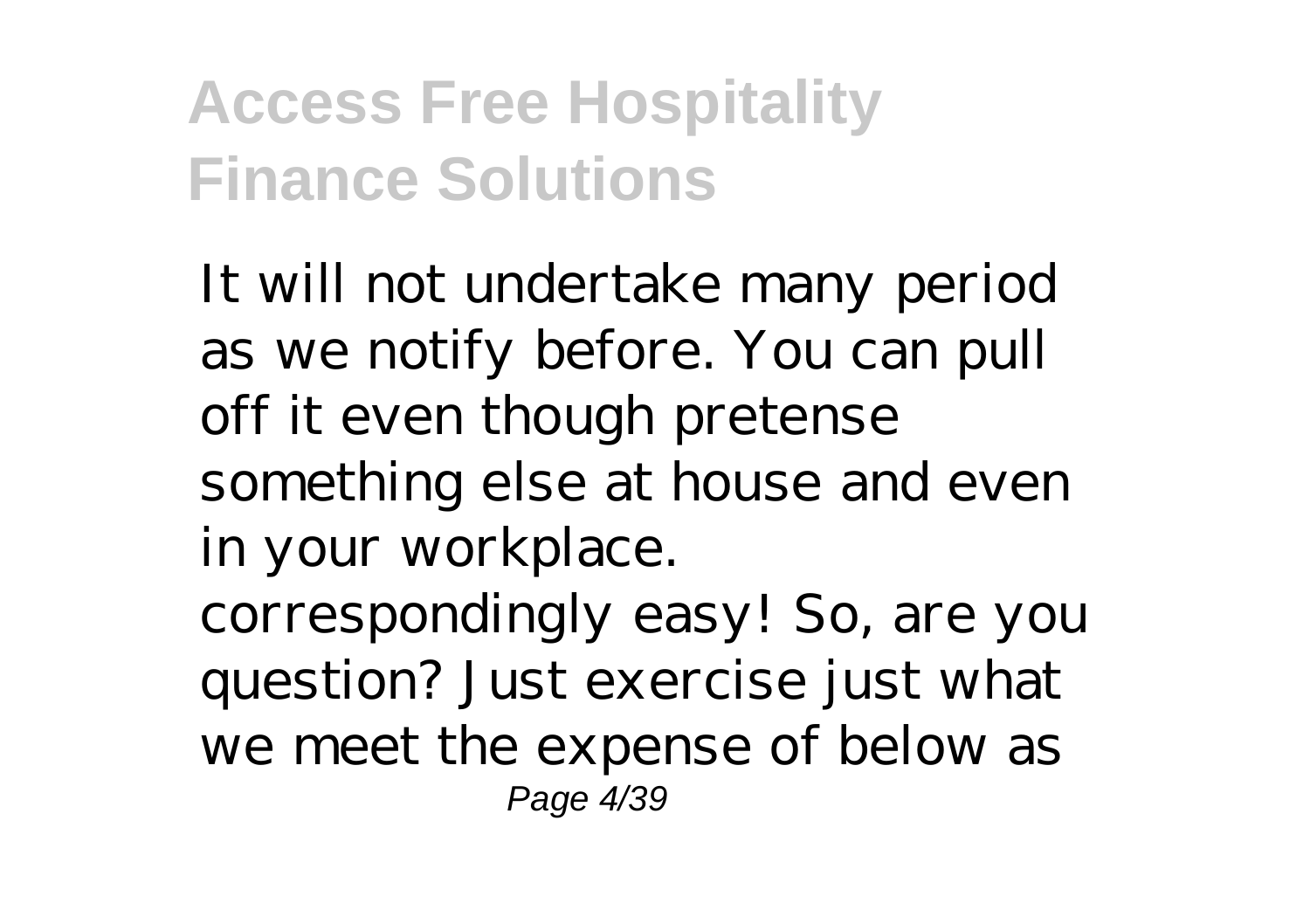skillfully as review **hospitality finance solutions** what you afterward to read!

In 2015 Nord Compo North America was created to better service a growing roster of clients Page 5/39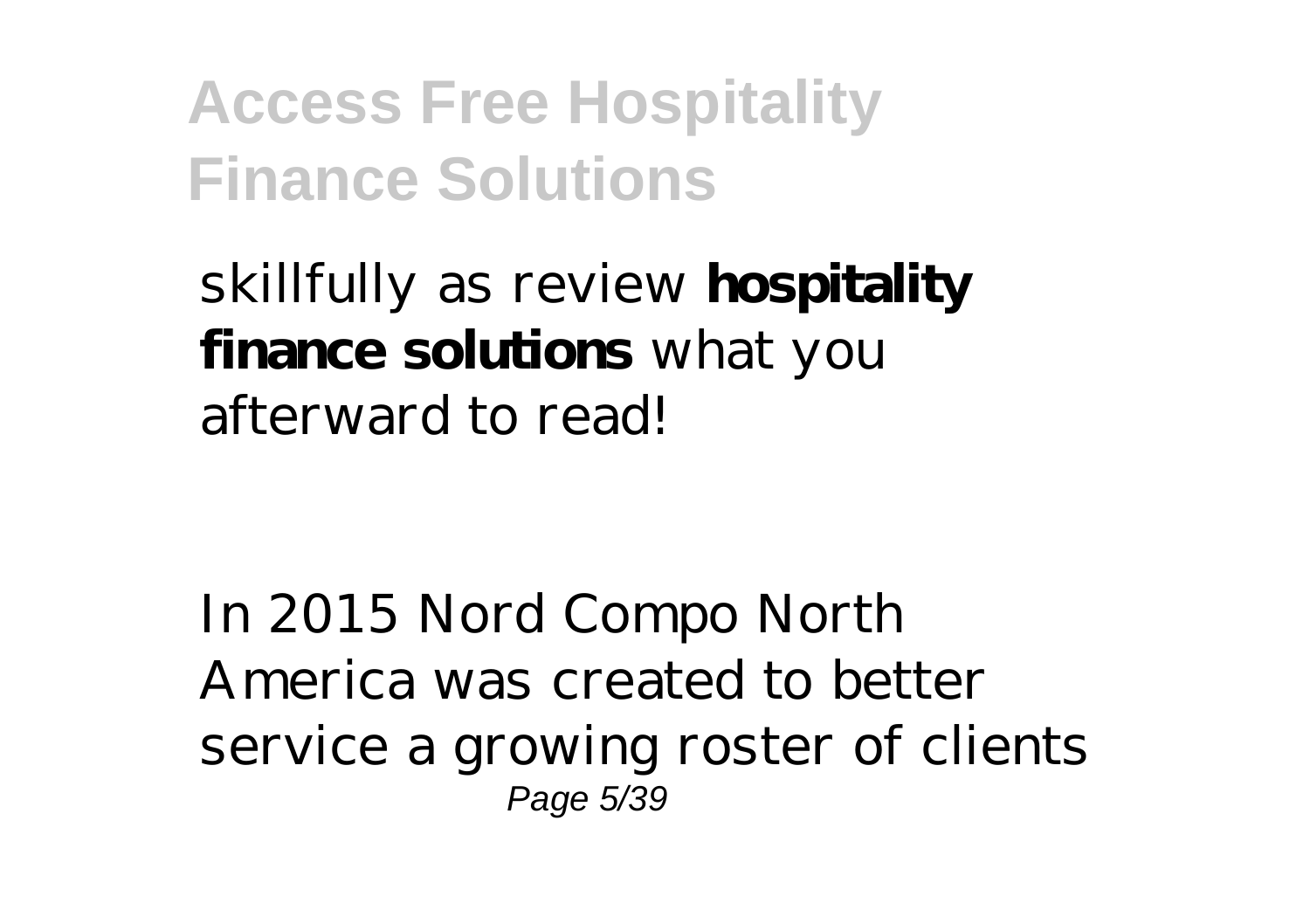in the U.S. and Canada with free and fees book download production services. Based in New York City, Nord Compo North America draws from a global workforce of over 450 professional staff members and full time employees—all of whom are committed to serving Page 6/39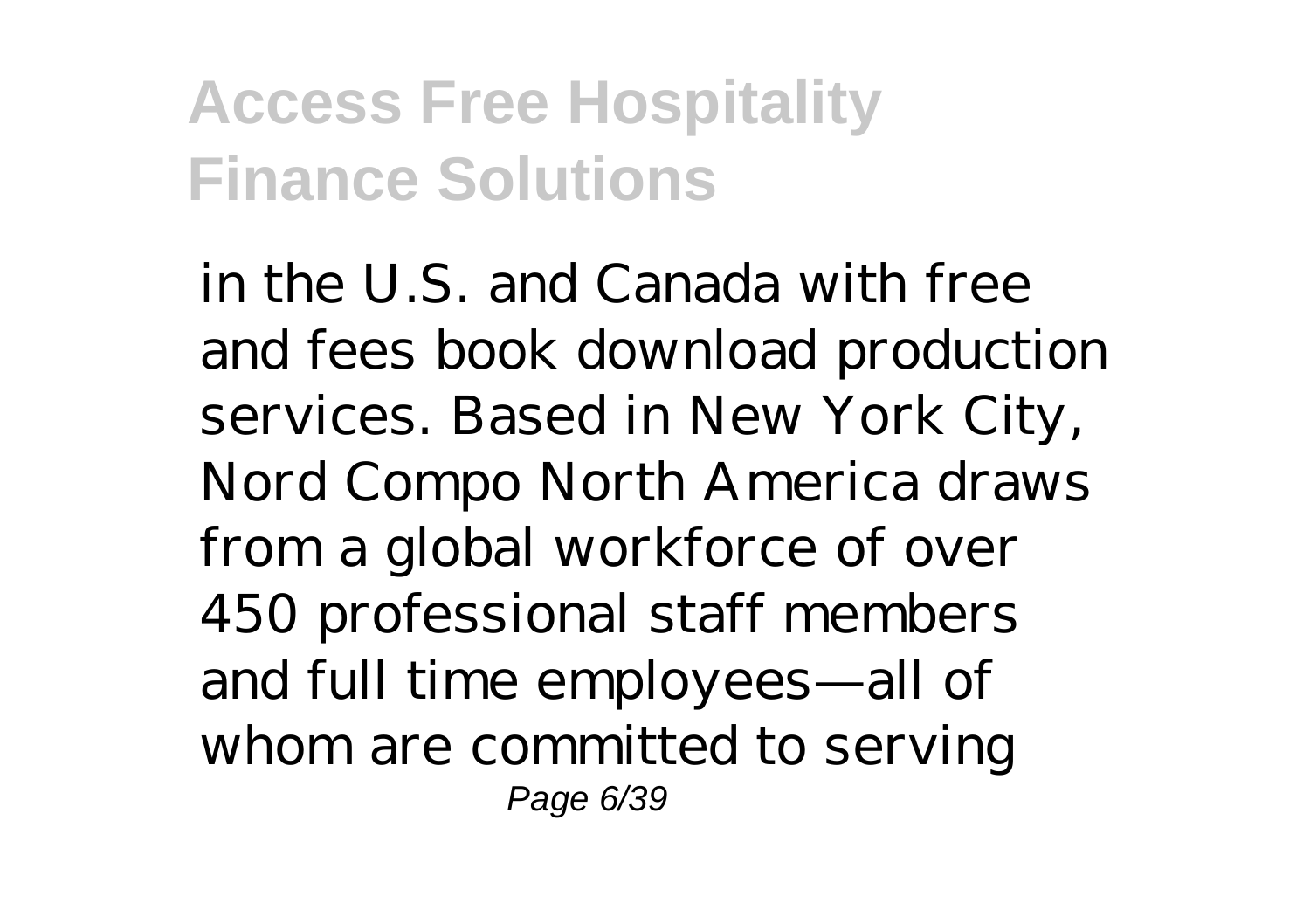our customers with affordable, high quality solutions to their digital publishing needs.

**Finance-Solutions | Bedrijfsadvies & Financieel Interim ...**

Page 7/39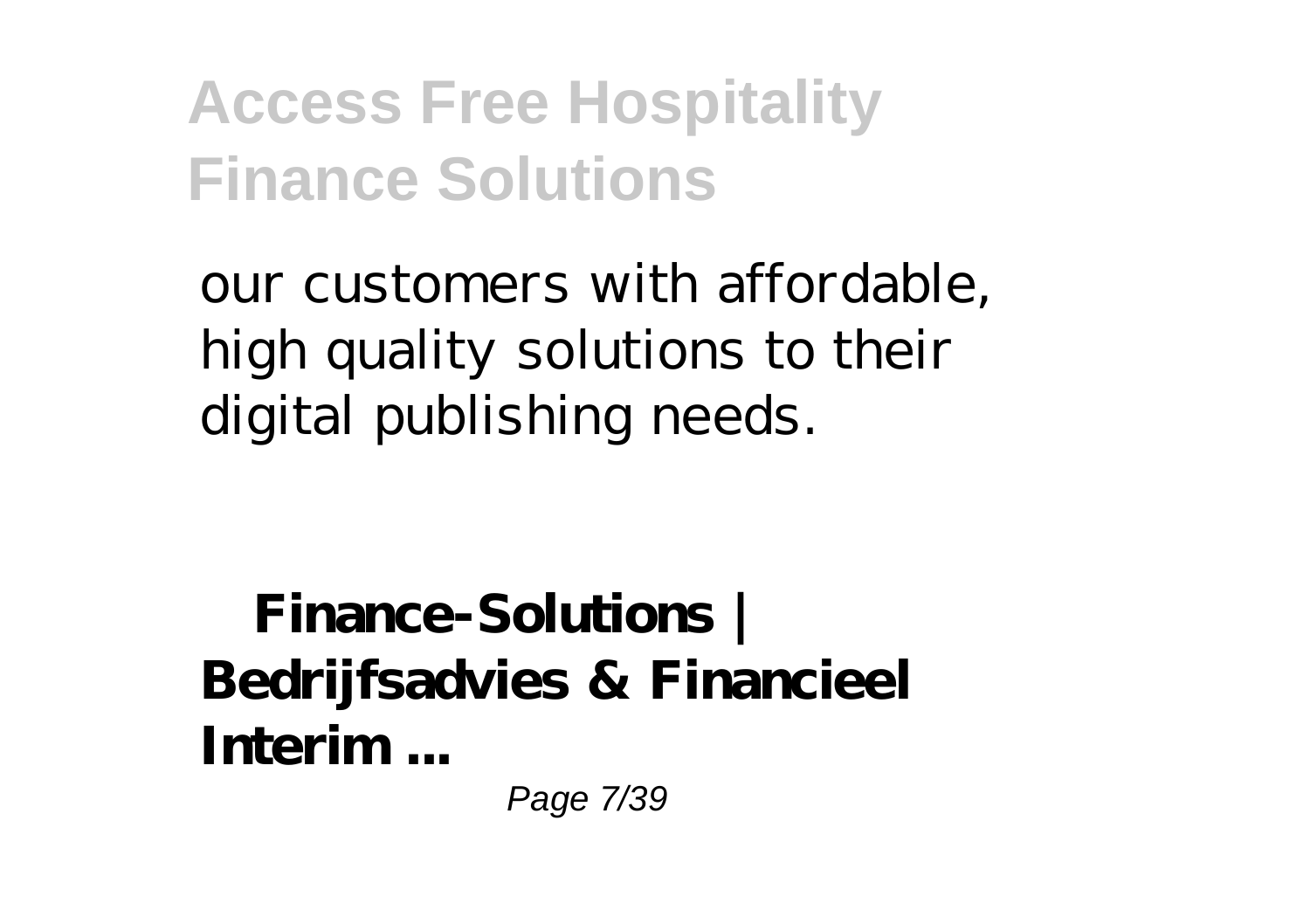Hospitality Finance Solutions 3061 Berks Way Raleigh NC 27614. Reviews (919) 562-5702 Website. Menu & Reservations Make Reservations . Order Online Tickets Tickets See Availability Directions

{{::location.tagLine.value.text}} Page 8/39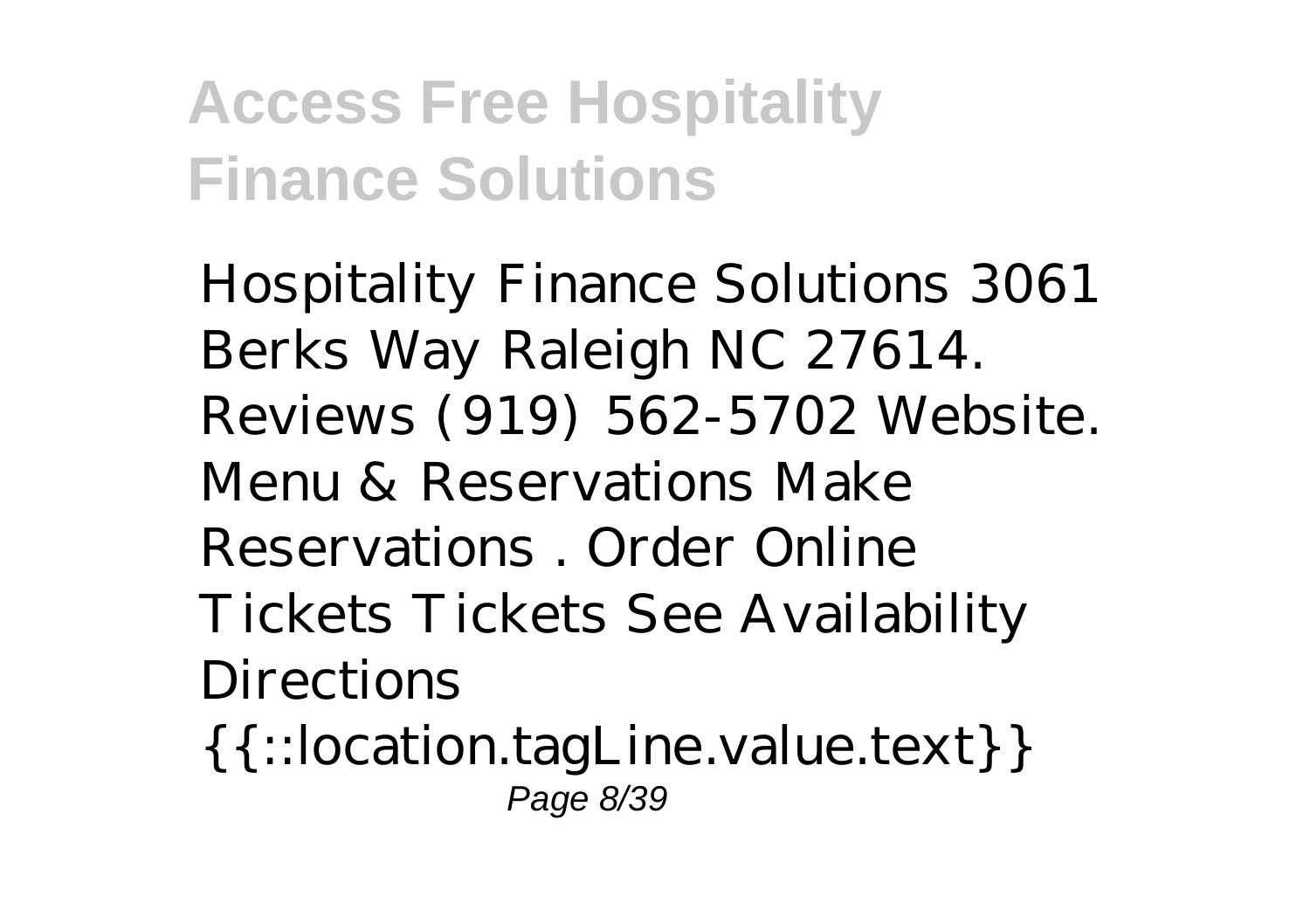Sponsored Topics. Legal. Help. Get directions, reviews and ...

#### **Hospitality Finance Solutions, Inc. | LinkedIn**

Hospitality Superstore specialises in providing some of the most innovative finance solutions for Page 9/39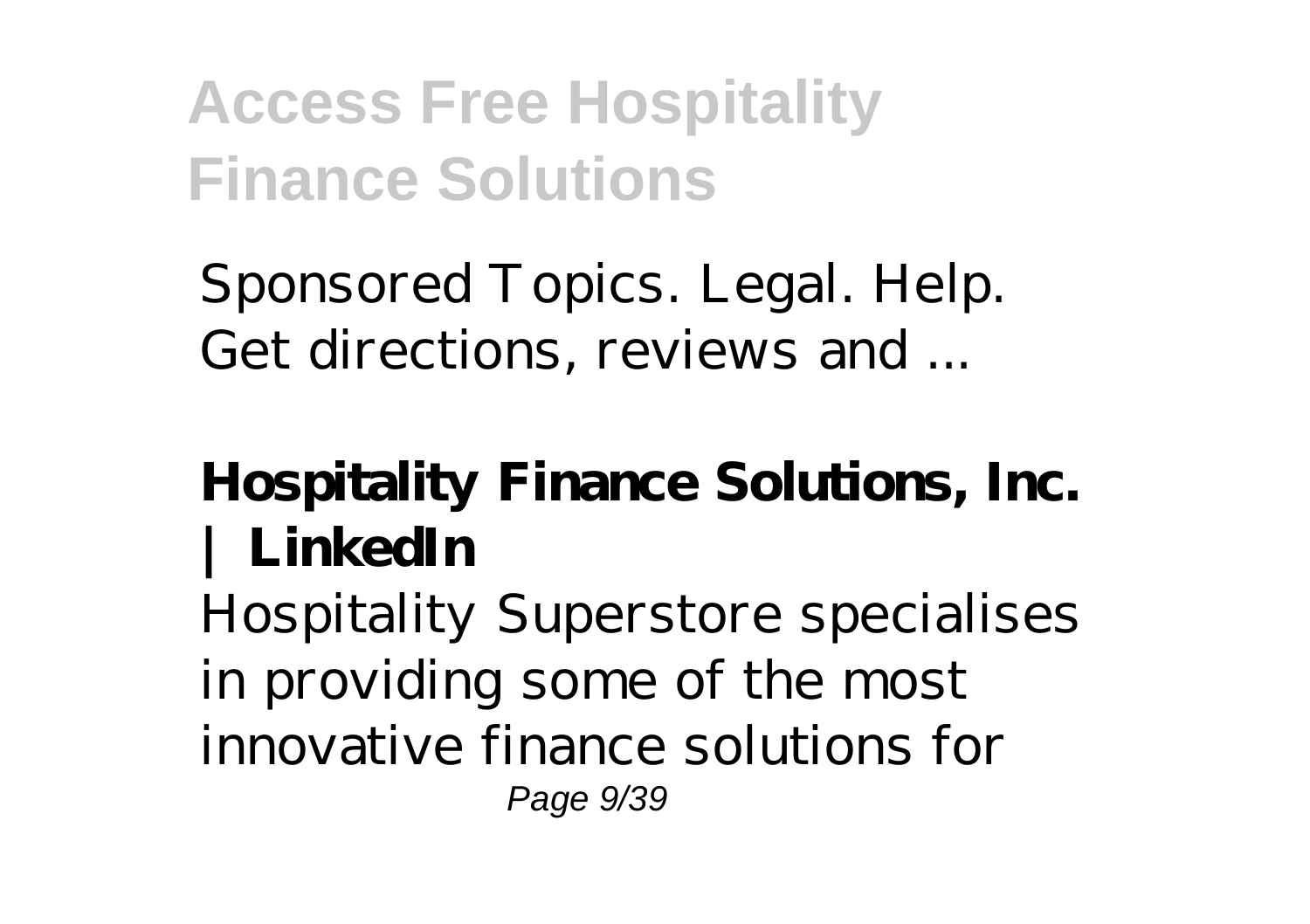businesses operating in the hospitality industry including many Cafes, Bars, Restaurants, Hotels and Function Centres across Australia. With our own HSS Finance facility and those of many other financiers we can provide you with the most suitable Page 10/39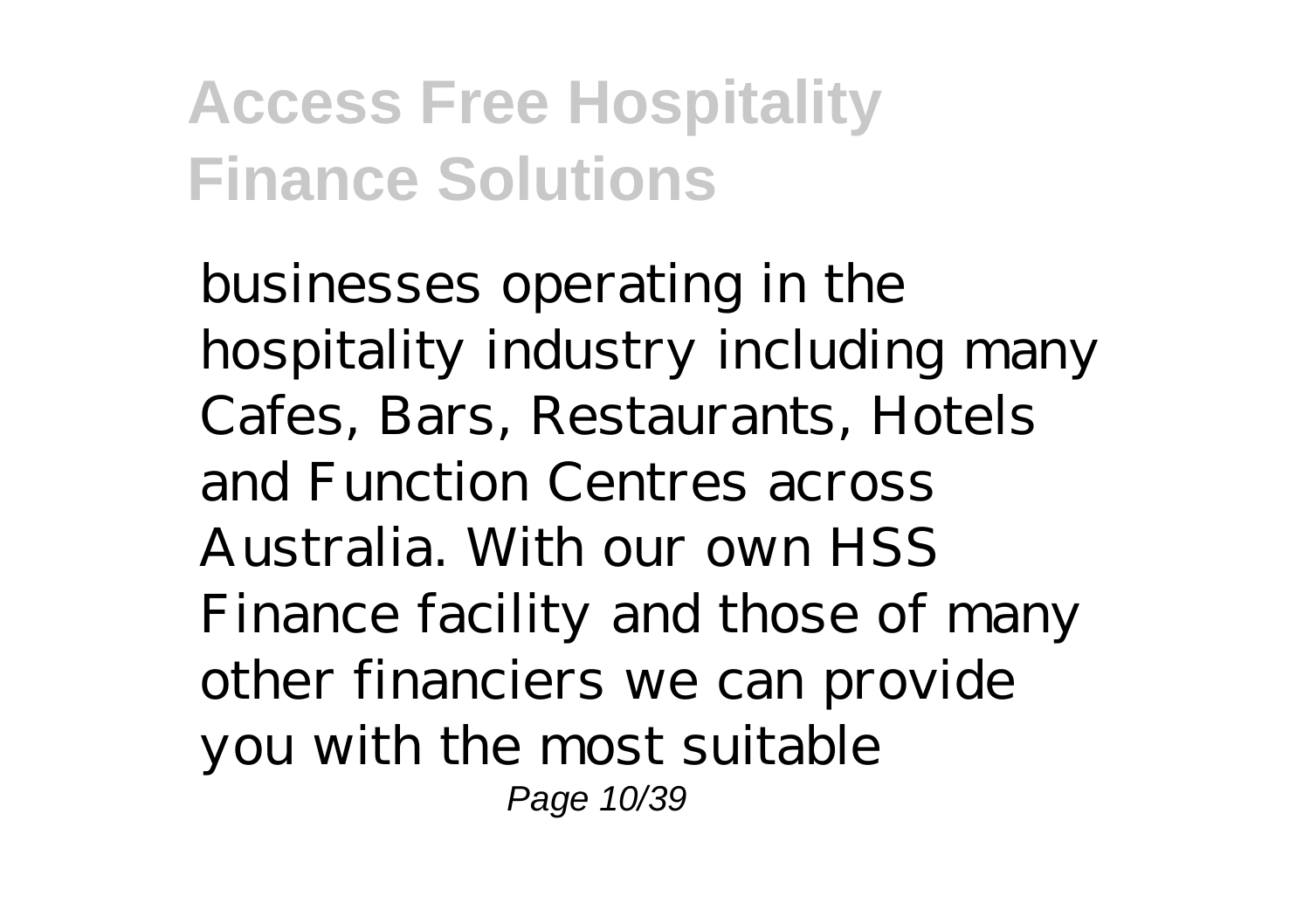solution.

#### **Hotels & Hospitality | Western Alliance Bank**

InCloud Express Hospitality: A finance solution with USALI In Cloud Express Financials for Hospitality: Freedom to focus on Page 11/39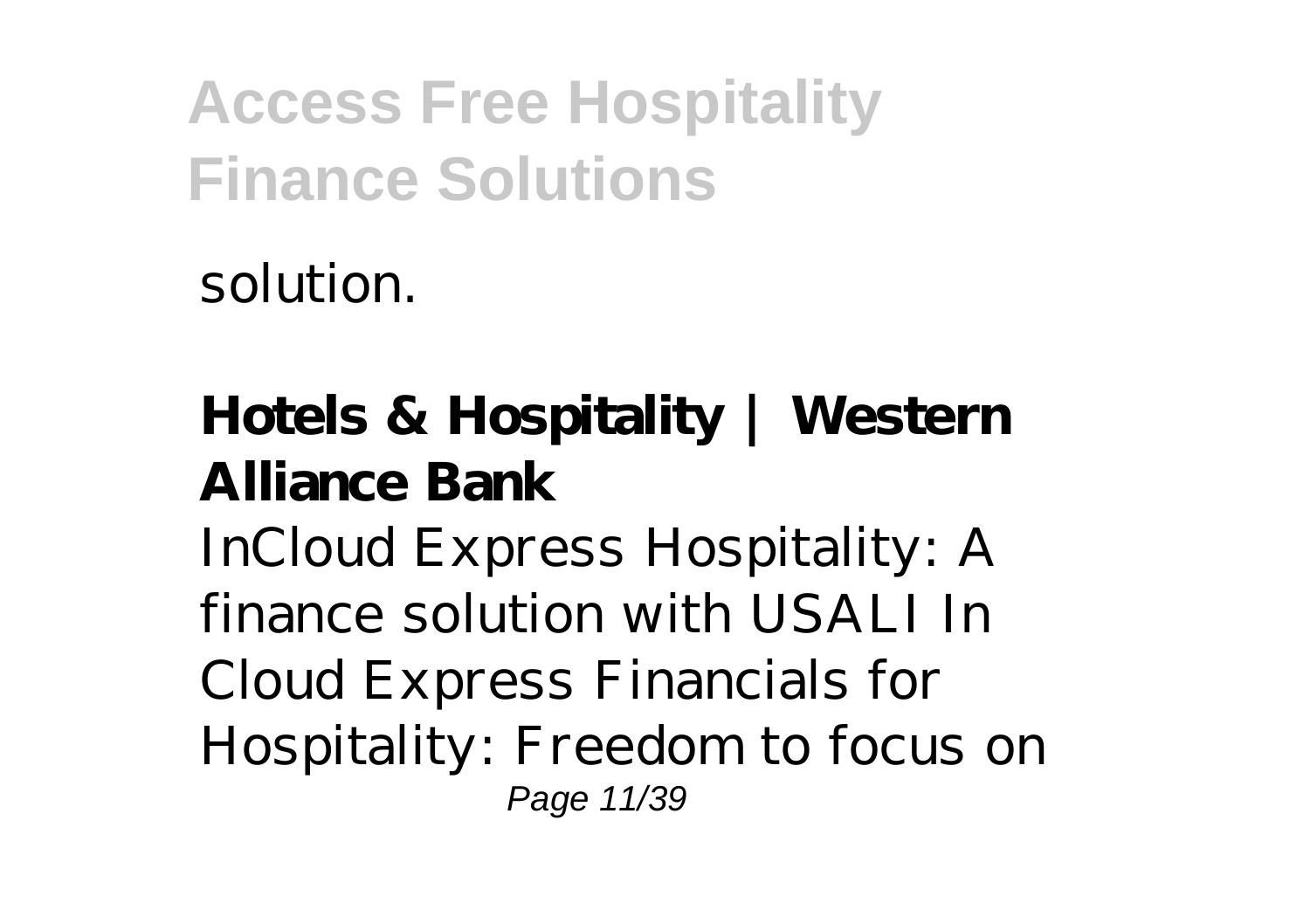customer satisfaction and business growth. The need to deliver an exceptional guest experience consistently every time is at the heart of the hospitality industry.

#### **Professionals - Hospitality Finance Solutions**

Page 12/39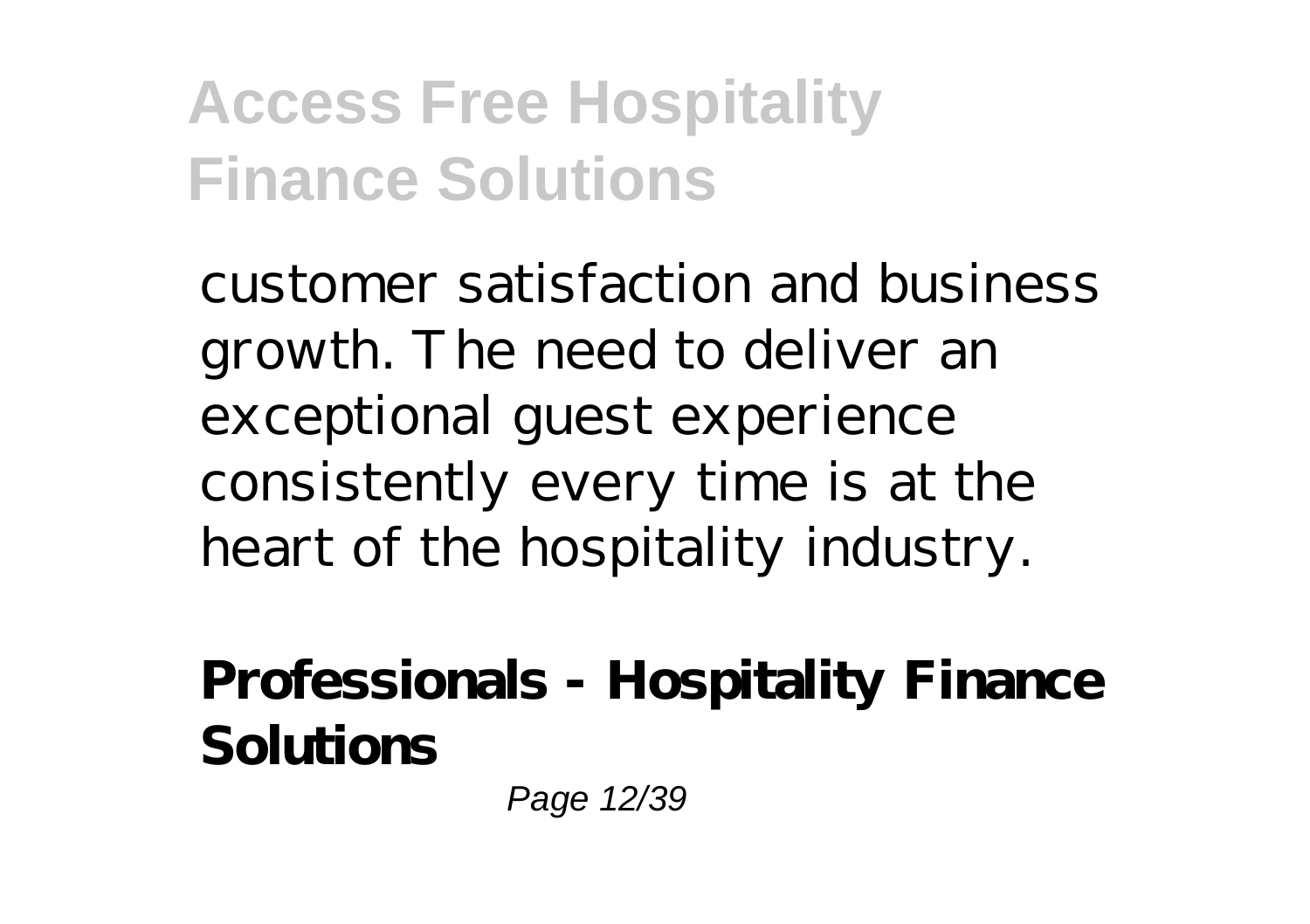The directors of Hospitality Finance Solutions (HFS) have extensive knowledge of multiple financing structures including, but not limited to:. SBA 504; SBA 7a; Conventional; B&I (USDA) Together they bring a combination of both direct hospitality lending Page 13/39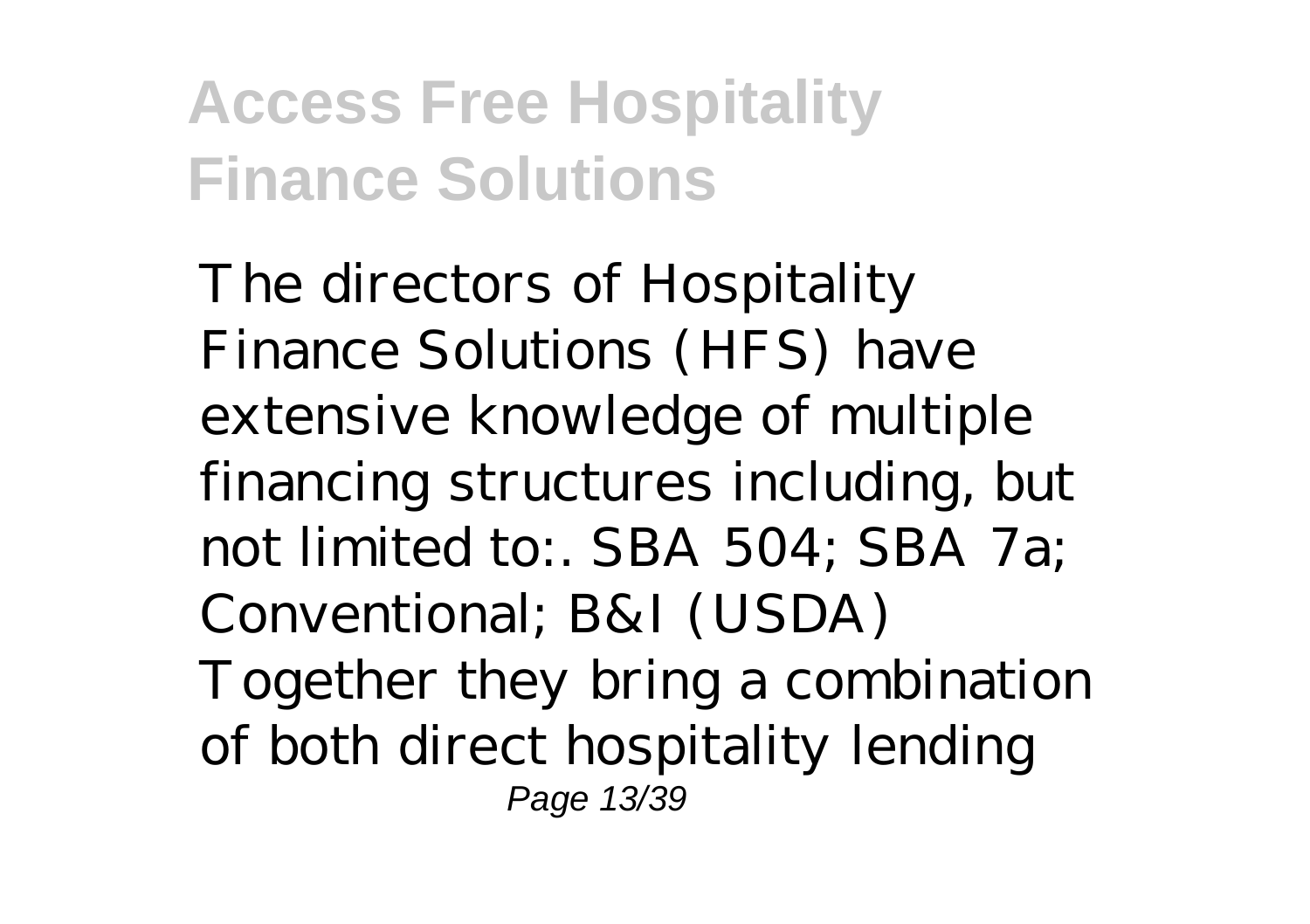experience as well as syndication/placement lending throughout the country.

**HOSPITALITY FINANCE SOLUTIONS - Squarespace** Solutions Manual for Hospitality Financial Accounting 2nd Edition Page 14/39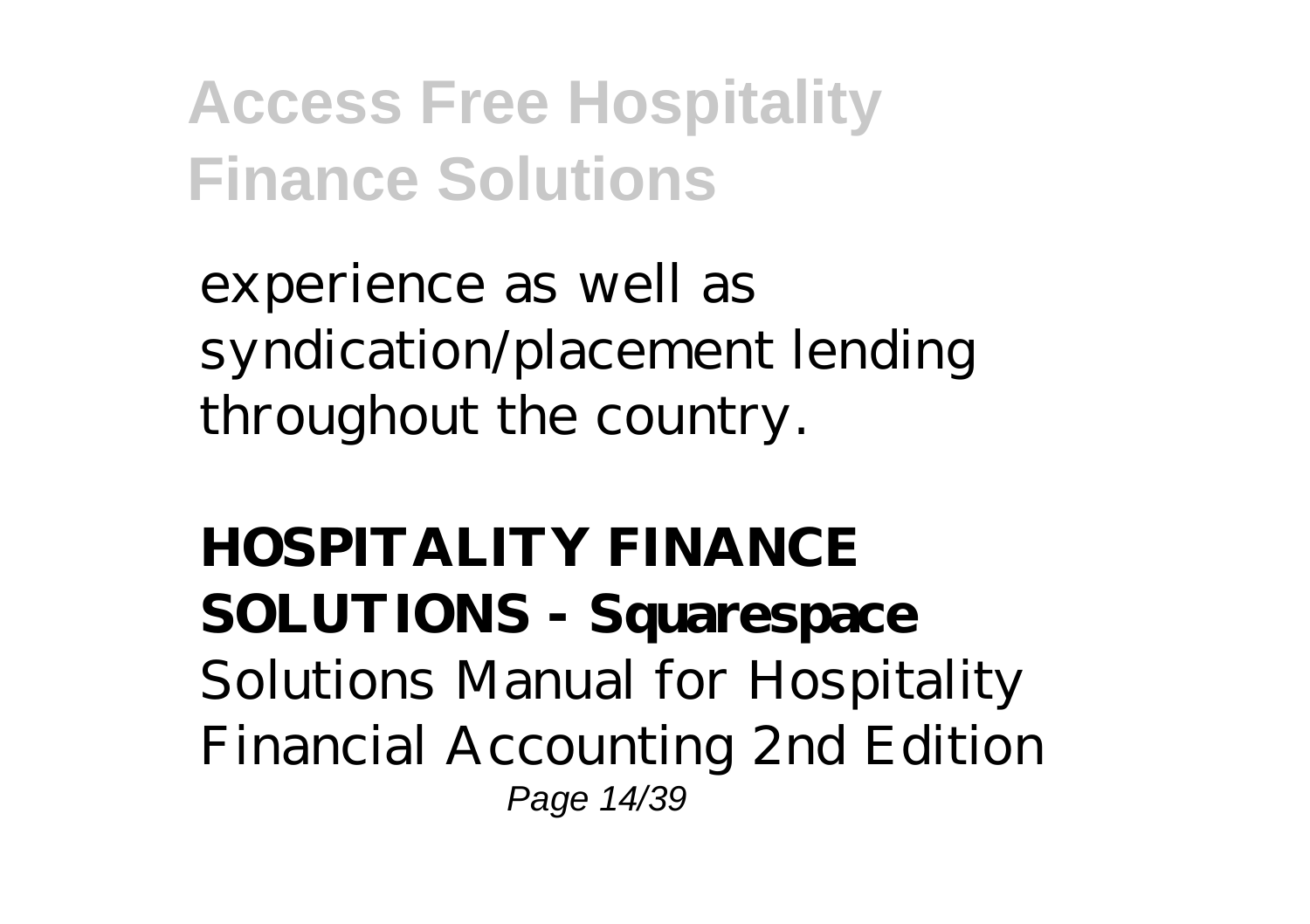by Weygandt. Download FREE Sample Here for Solutions Manual for Hospitality Financial Accounting 2nd Edition by Weygandt. Note : this is not a text book. File Format : PDF or Word

#### **New Finance Solutions -** Page 15/39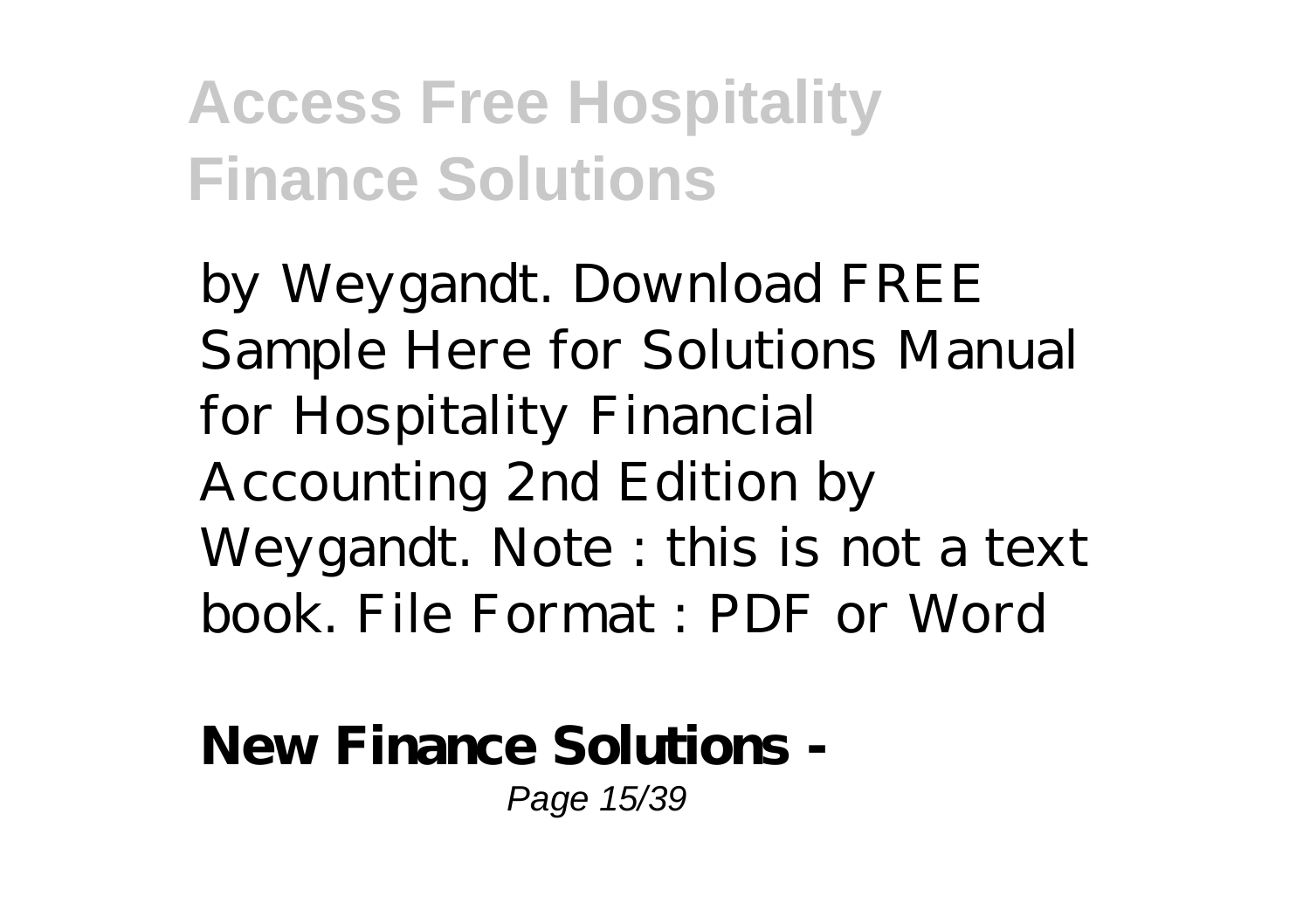#### **Hospitality Superstore** Finance-Solutions is professioneel en doet geen concessies aan de kwaliteit. Geen academische en theoretische snufjes, maar dat wat geleverd wordt is goed, bruikbaar en duurzaam. Praktisch. Finance-Solutions gelooft in praktische Page 16/39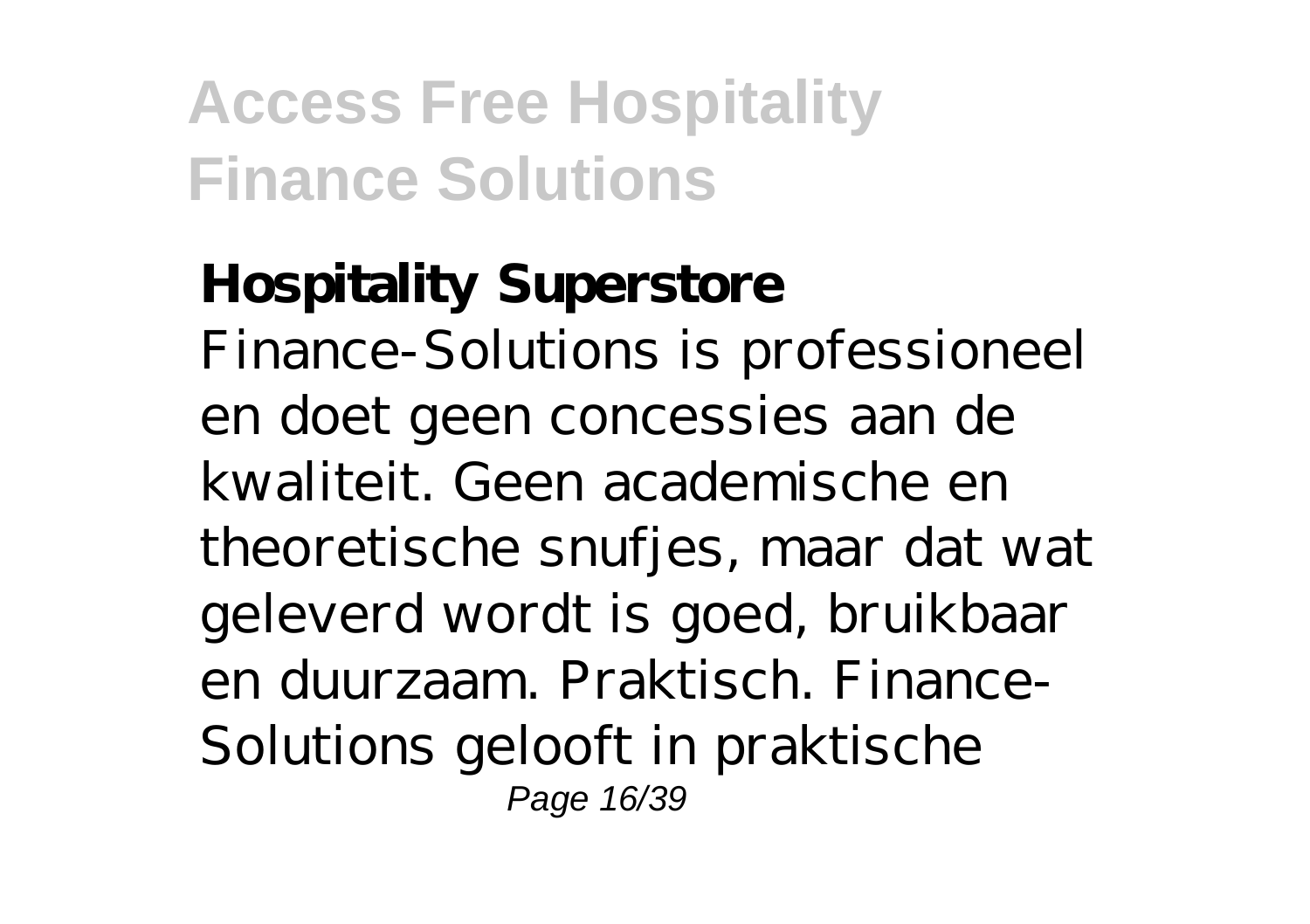oplossingen die uitgevoerd kunnen worden.

**Hospitality Financial Management 1st Edition ... - Chegg** To partner in providing experienced hospitality talent are just the right fit for each luxurious Page 17/39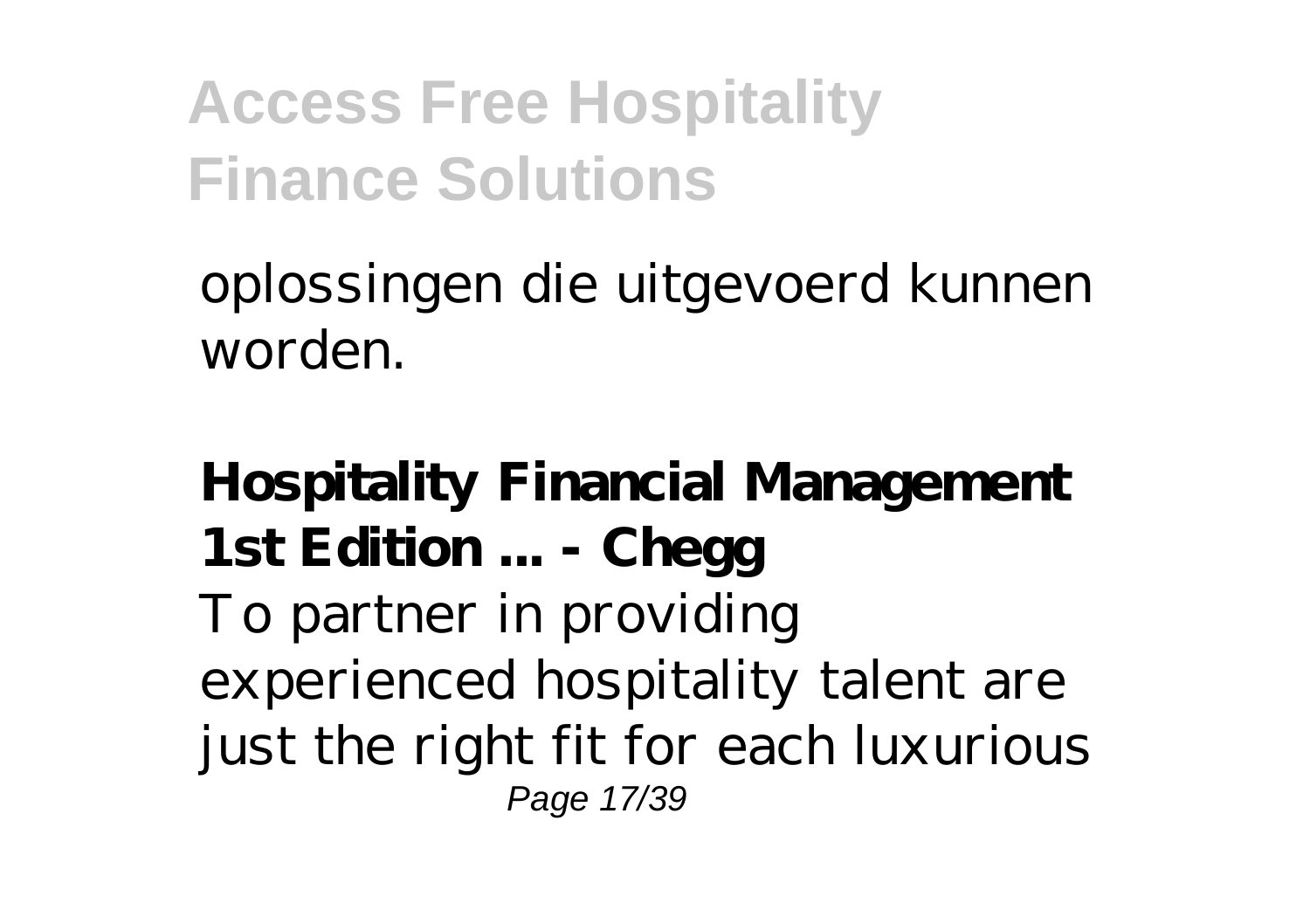property's unique needs Why Us We partner with Anaheim Hotels and Convention Center to create affordable, begin-to-end staffing solutions that give them the flexibility and competitive advantage they need.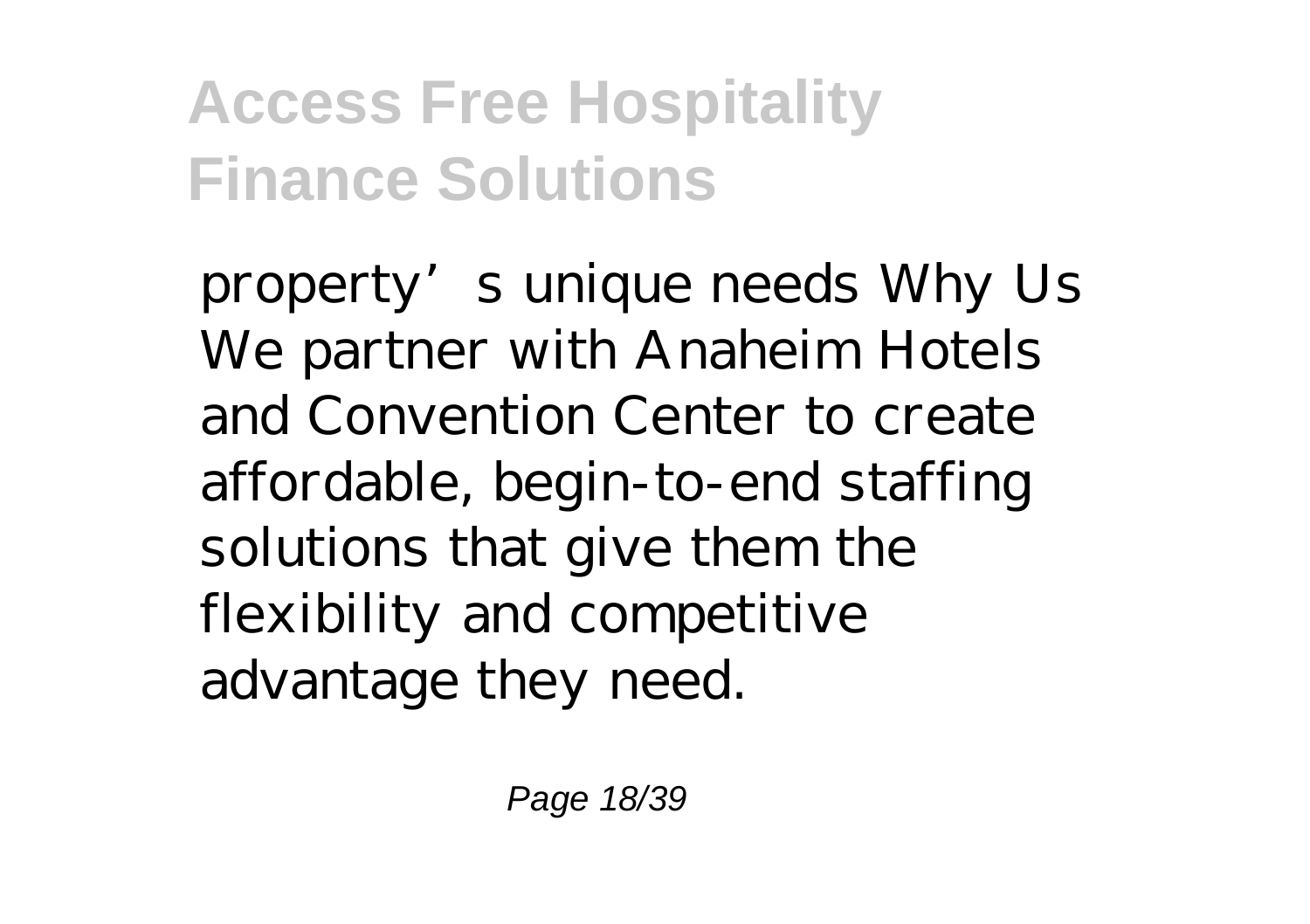**Hospitality & Travel Finance Solutions | U.S Bank** Scott Corrigan Director at Hospitality Finance Solutions, Inc. Raleigh-Durham, North Carolina Area Hospitality 2 people have recommended Scott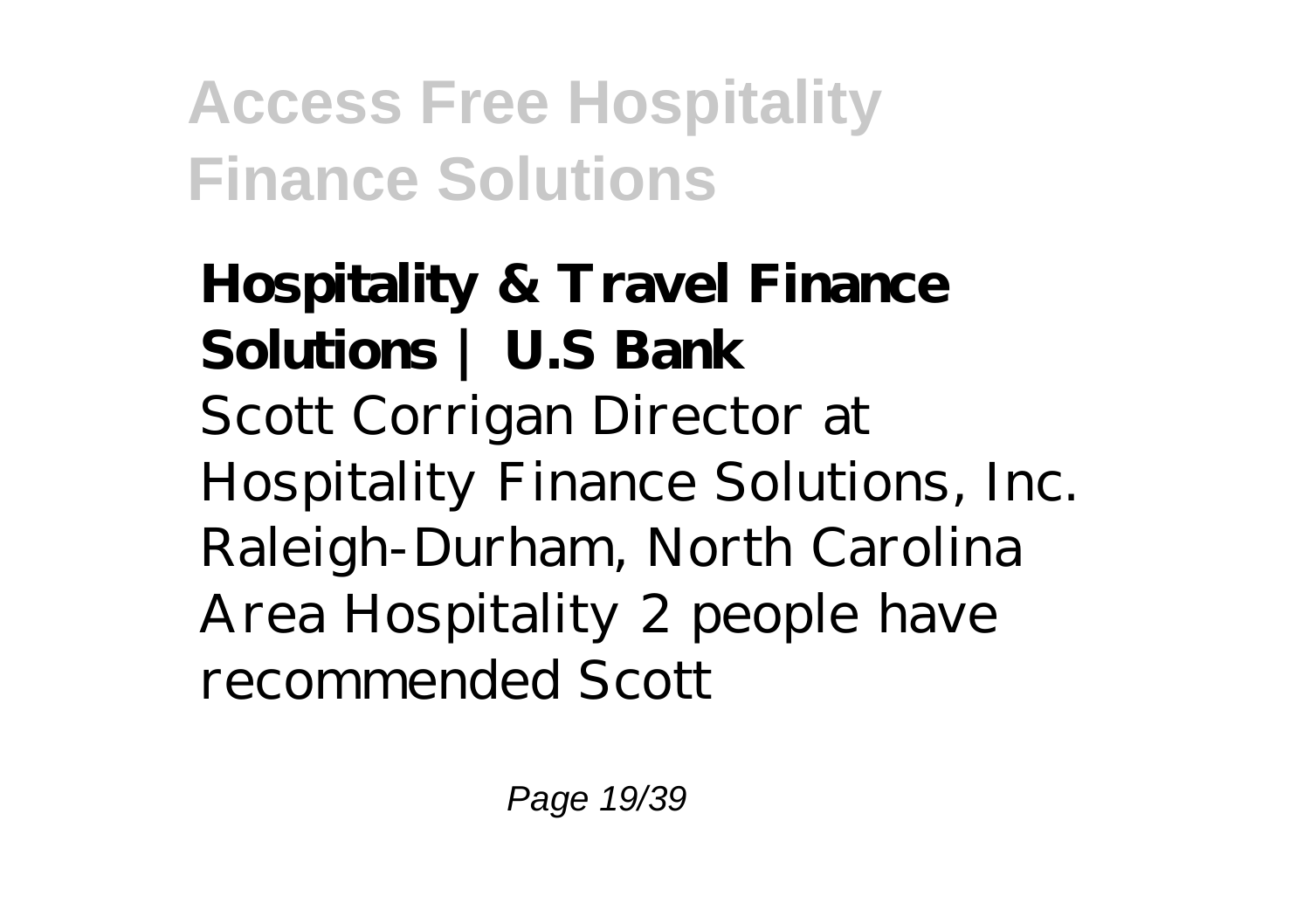**Hospitality Finance Solutions** Hospitality Finance Solutions (HFS) provides financial services to the hospitality industry.We give the same attention to all clients, no matter how large or small. The consulting, origination, and other Page 20/39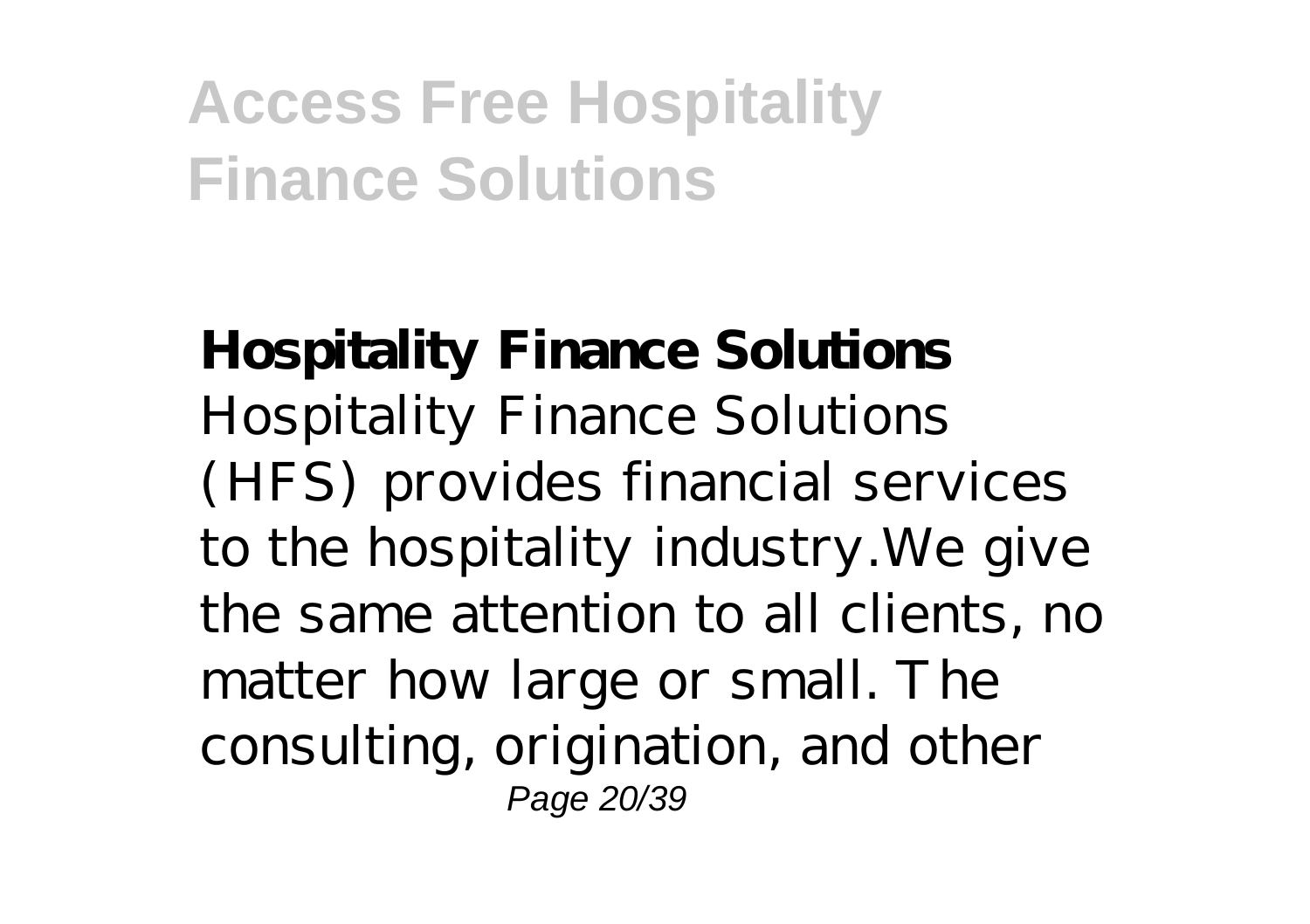financial services we provide are tailored to the unique needs of each client, ensuring the most optimal results.

**Scott Corrigan - Director - Hospitality Finance Solutions ...** The Largo Hospitality Finance Page 21/39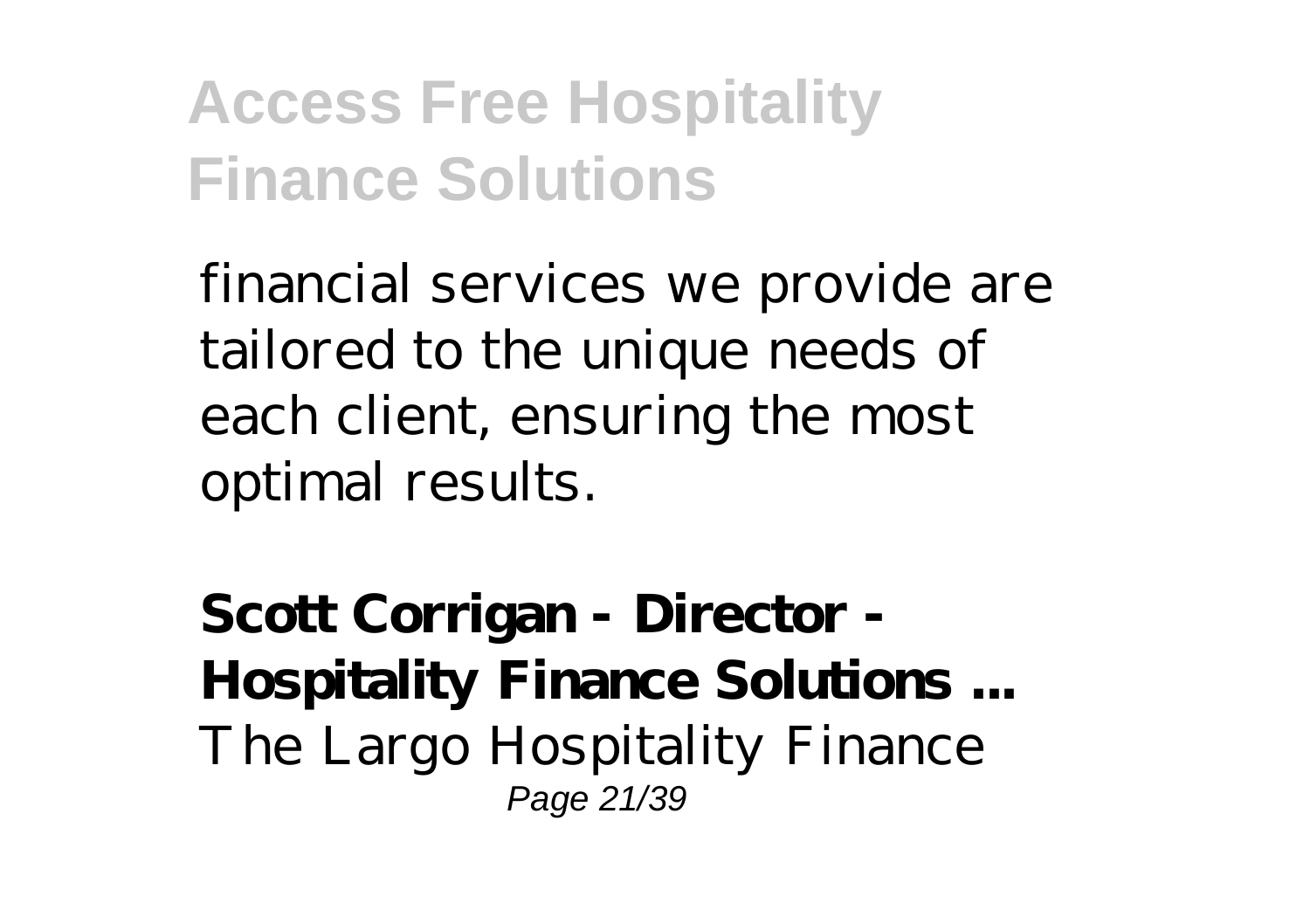Group is focused on providing competitive hospitality financing to hoteliers through its strong network of correspondent lenders, in the U.S. and Canada.. Largo offers high leverage loans through its CMBS relationships, and more conventional financing options Page 22/39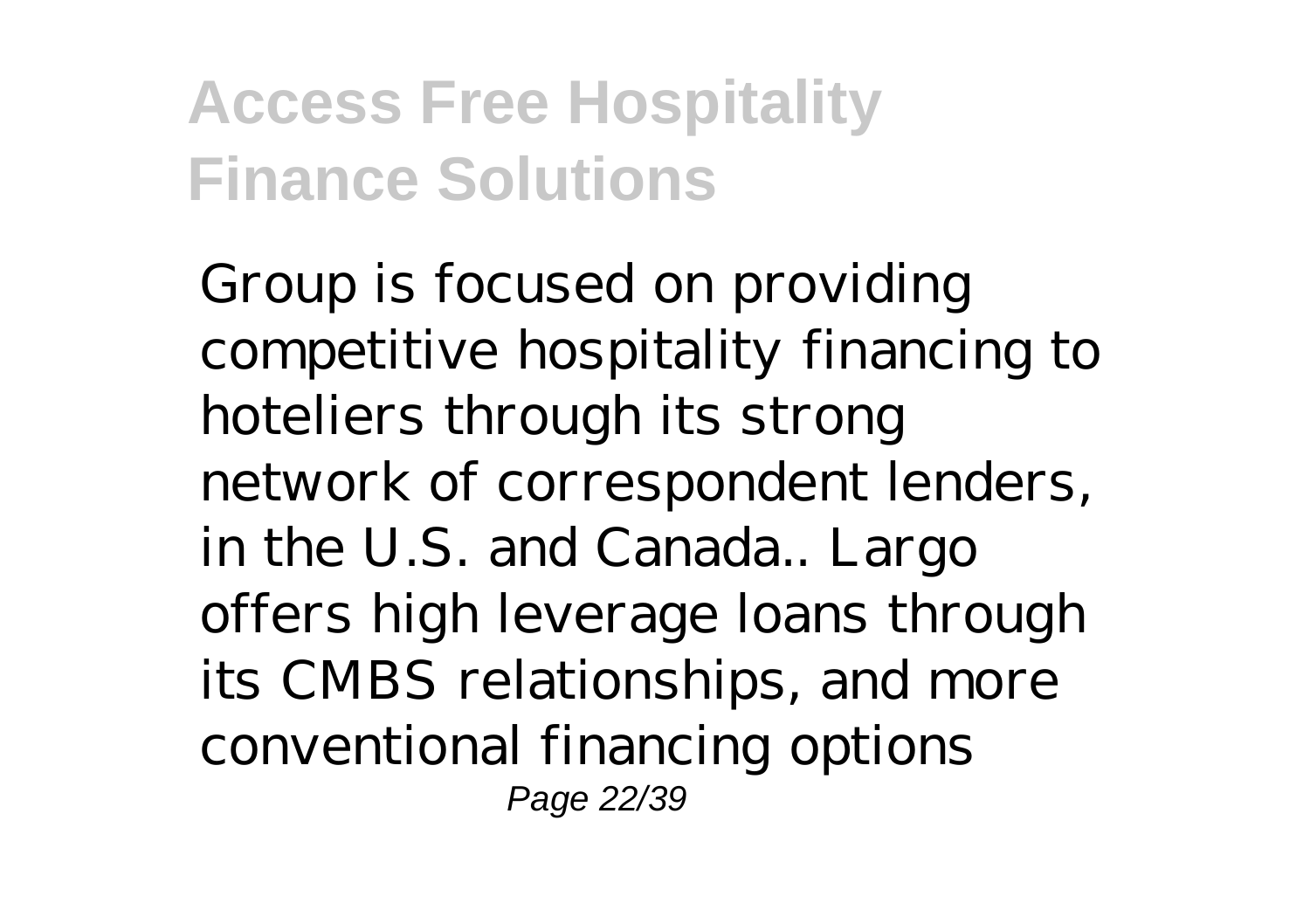through its life insurance relationships.

**Chatfield & Dalbor, Hospitality Financial Managment | Pearson** How is Chegg Study better than a printed Hospitality Financial Management 1st Edition student Page 23/39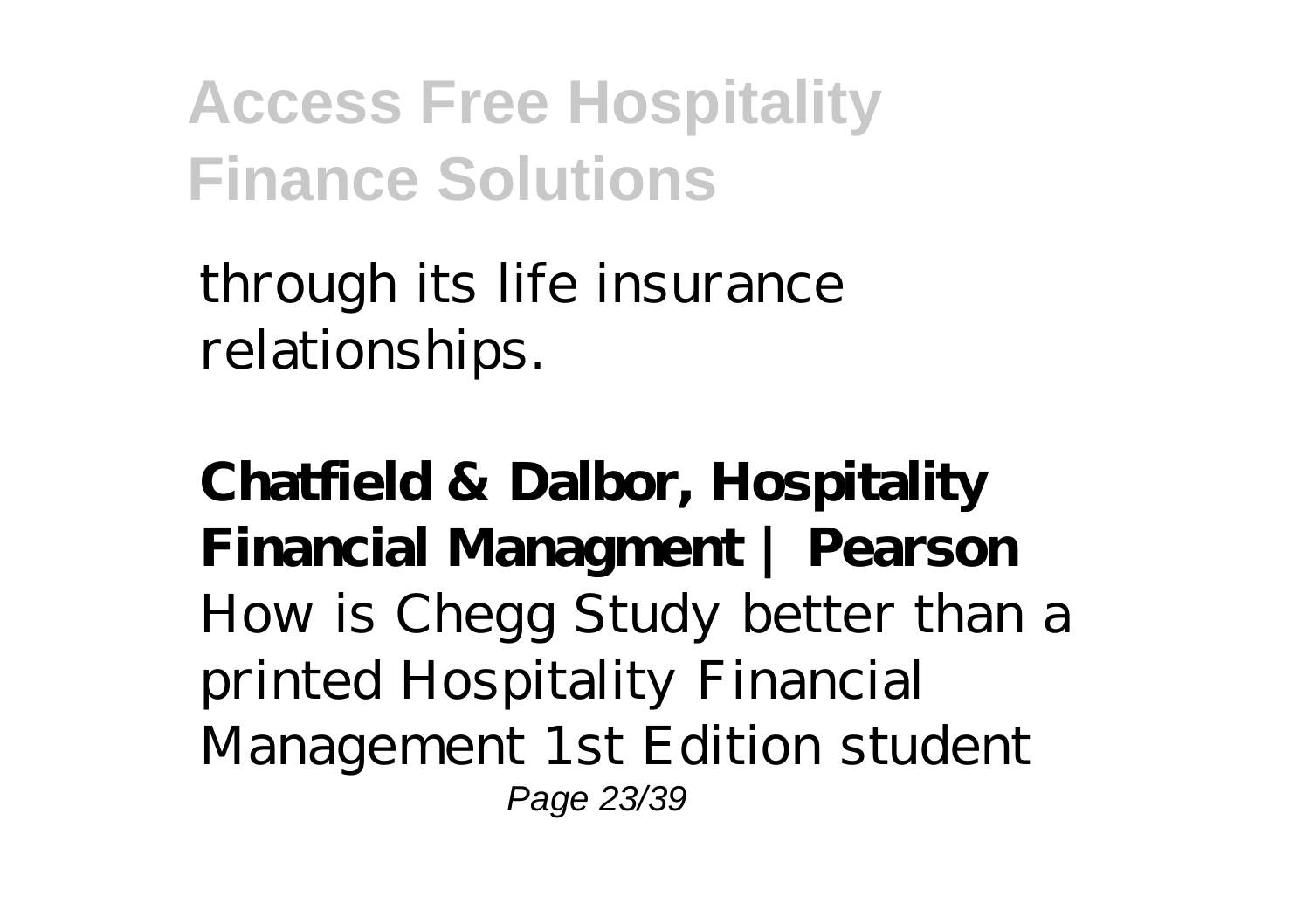solution manual from the bookstore? Our interactive player makes it easy to find solutions to Hospitality Financial Management 1st Edition problems you're working on - just go to the chapter for your book.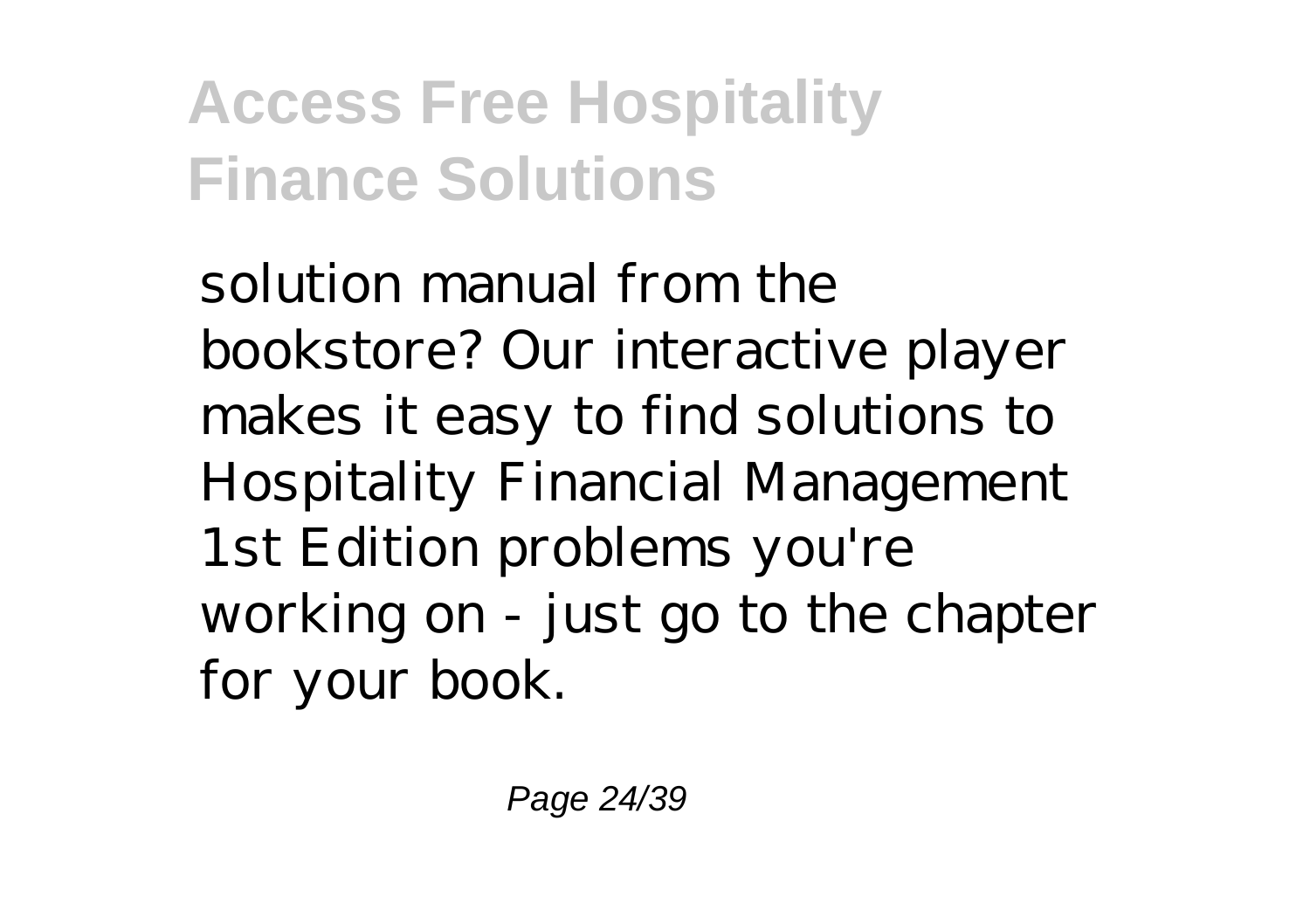**Hospitality Finance Solutions 3061 Berks Way Raleigh, NC ...** Hospitality Solutions A full suite of business operations & management solutions FINANCE Give your business an innovative financial management system Whether you're a single hotel or a Page 25/39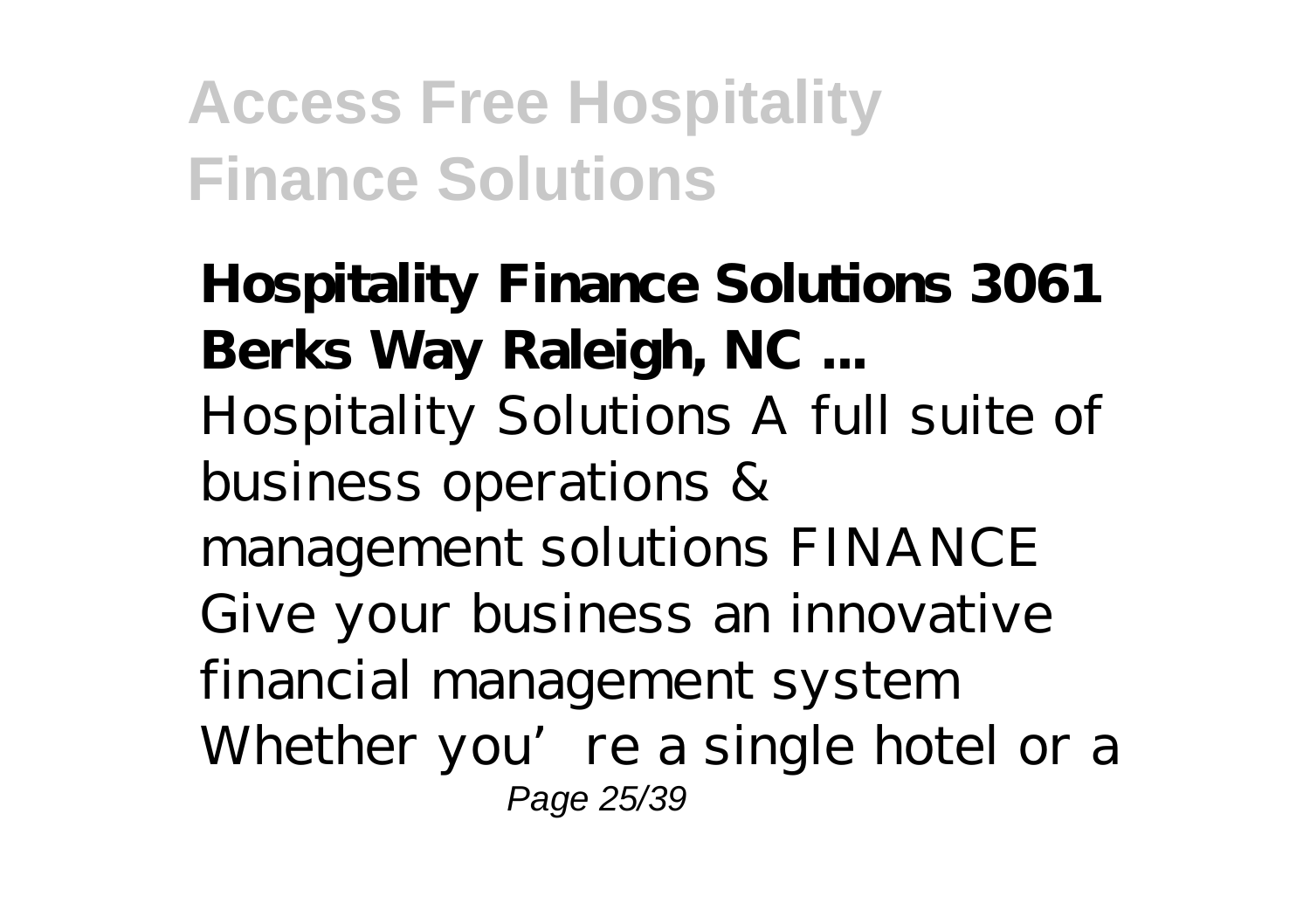global chain, your business deserves the best accounting solution that is 100% compliant with industry regulations and best practices. TRG International has more than 30 years of proven...

**Hospitality Association | Financial** Page 26/39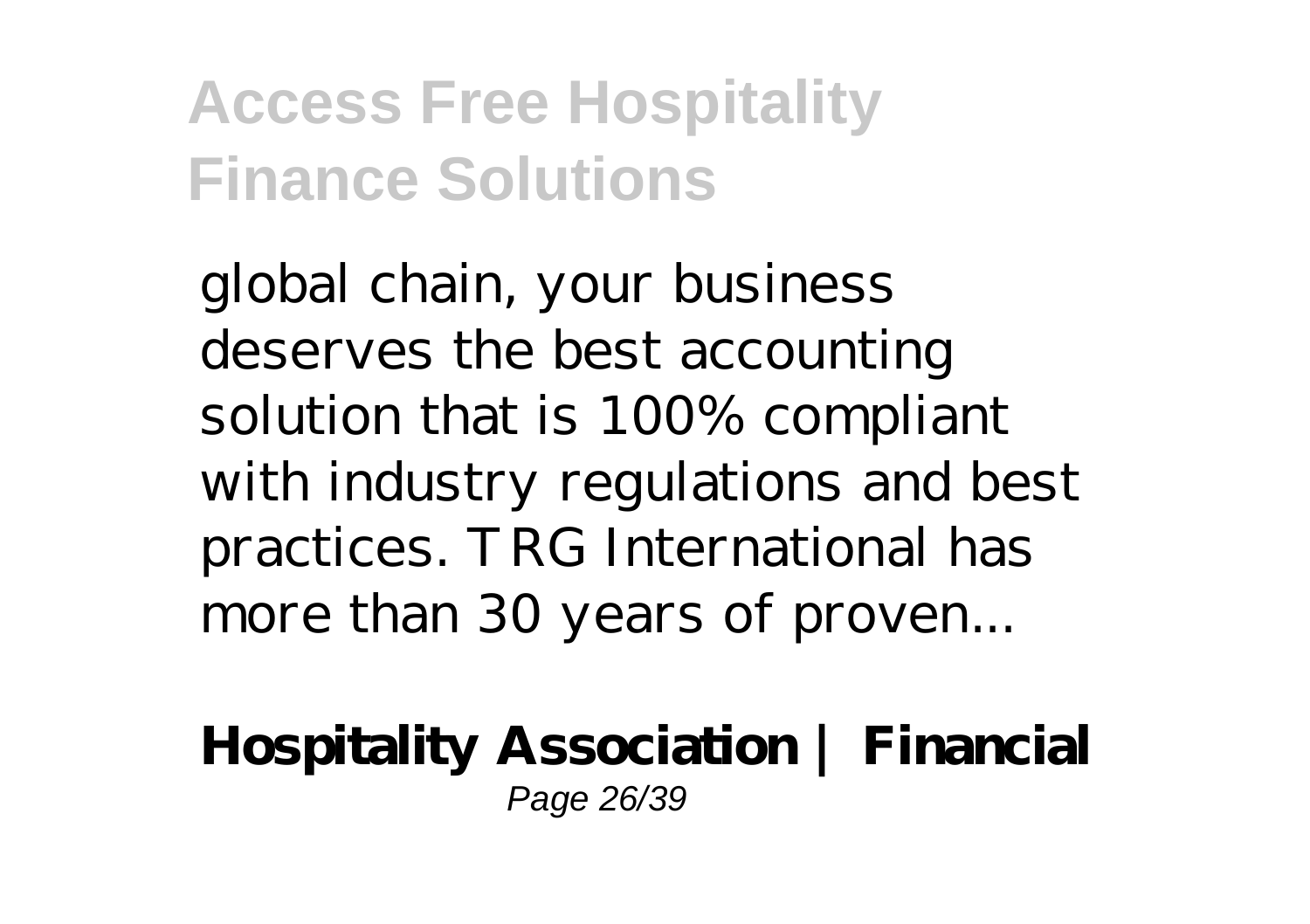**& Tech Professionals ...** Learn about U.S Bank's efficient and customizable payment processing solutions for hospitality & corporate travel business expenses.

#### **InCloud Express Hospitality: A** Page 27/39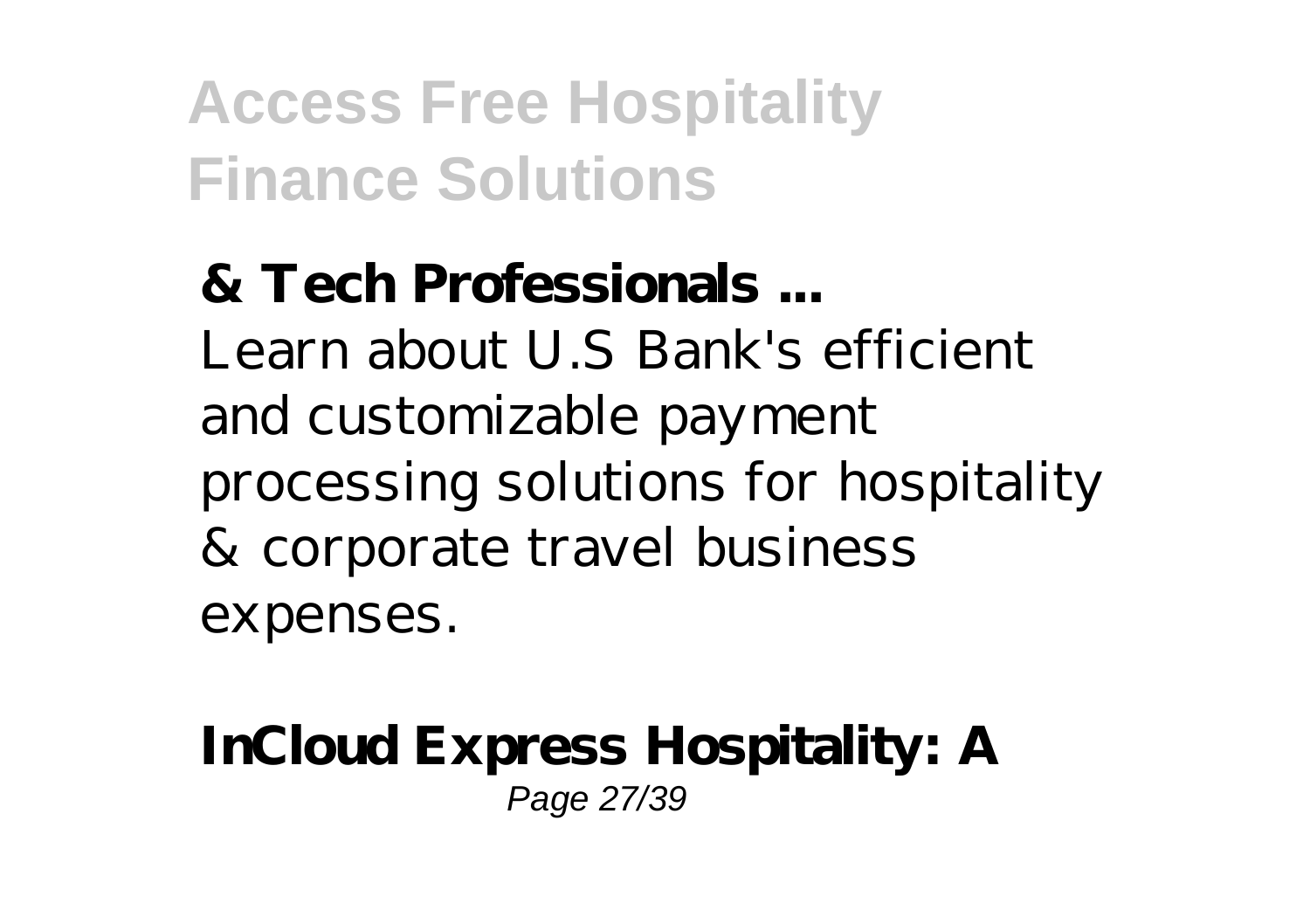**finance solution with USALI ...** WELCOME TO HOSPITALITY FINANCIAL & TECHNOLOGY PROFESSIONALS. Hospitality Financial and Technology Professionals (HFTP®) established in 1952, is an international, nonprofit association, Page 28/39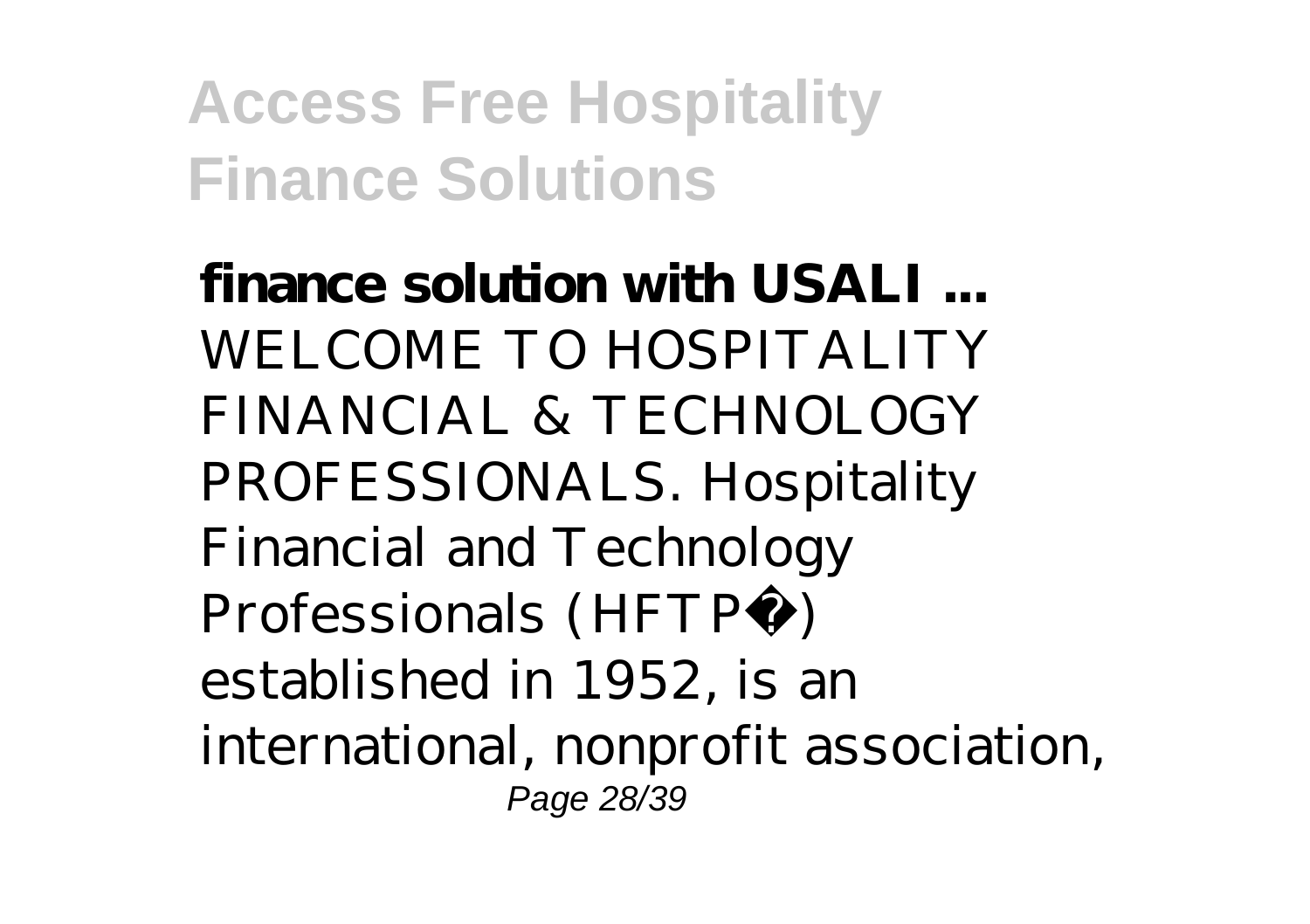headquartered in Austin, Texas USA, with offices in Hong Kong, United Kingdom, The Netherlands and Dubai.

**Services - Hospitality Finance Solutions** Learn about working at Hospitality Page 29/39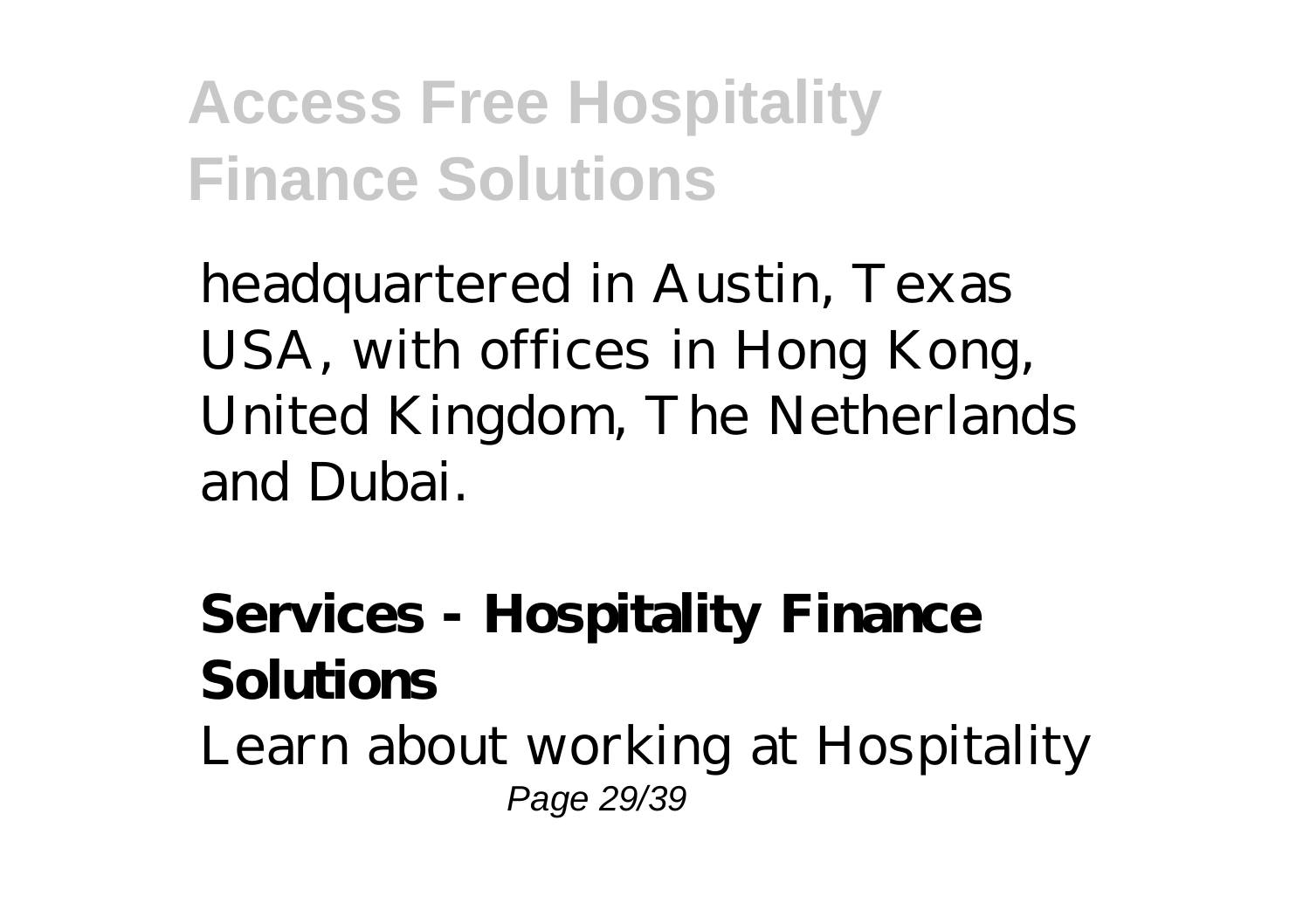Finance Solutions, Inc.. Join LinkedIn today for free. See who you know at Hospitality Finance Solutions, Inc., leverage your professional network, and get hired.

#### **Beyond Financial Solutions, Inc. |** Page 30/39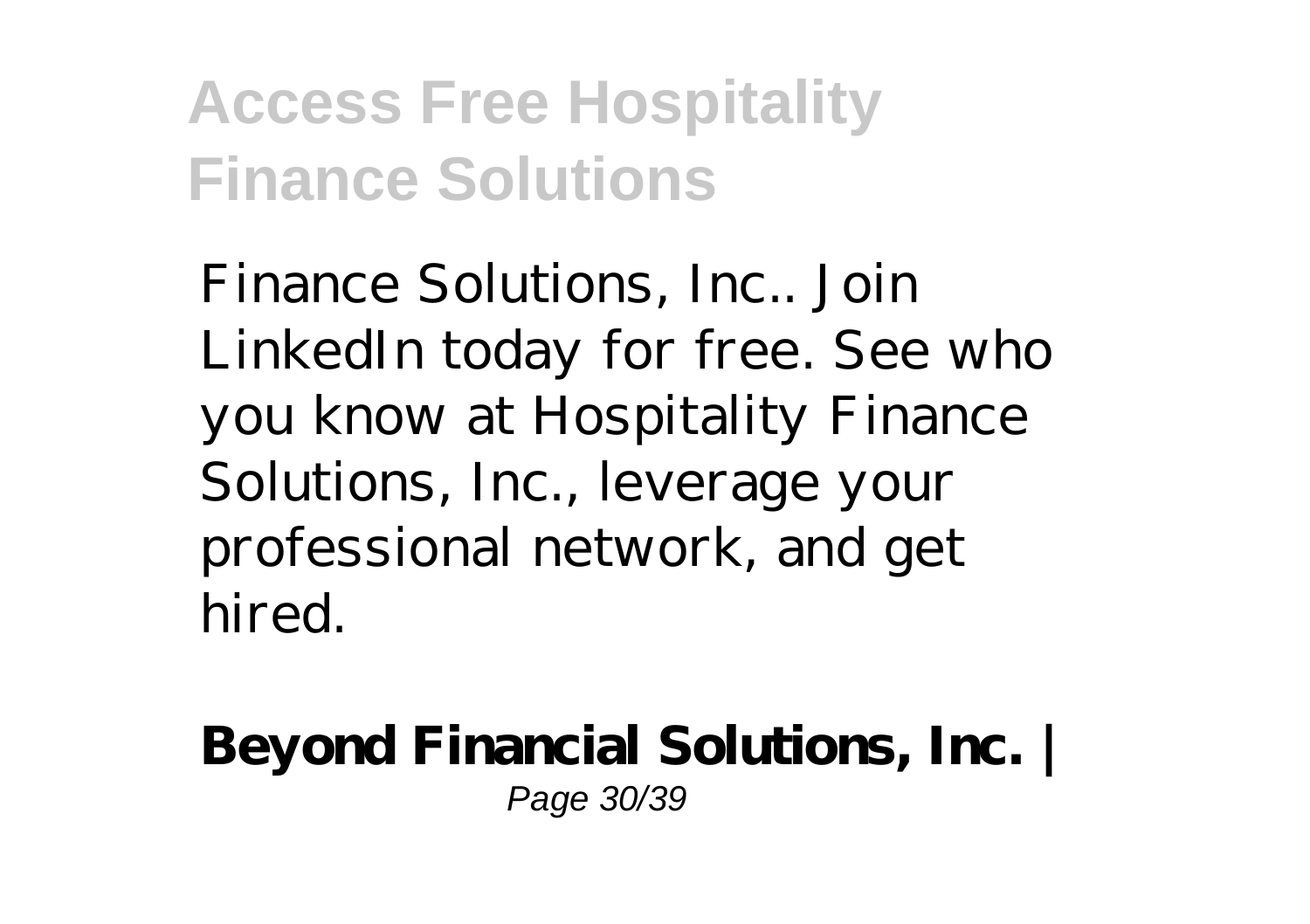#### **Hospitality** Hospitality Finance Solutions (HFS) provides financial services to the hospitality industry. We give the same attention to all clients, no matter how large or small. The consulting, origination, and other financial services we provide are Page 31/39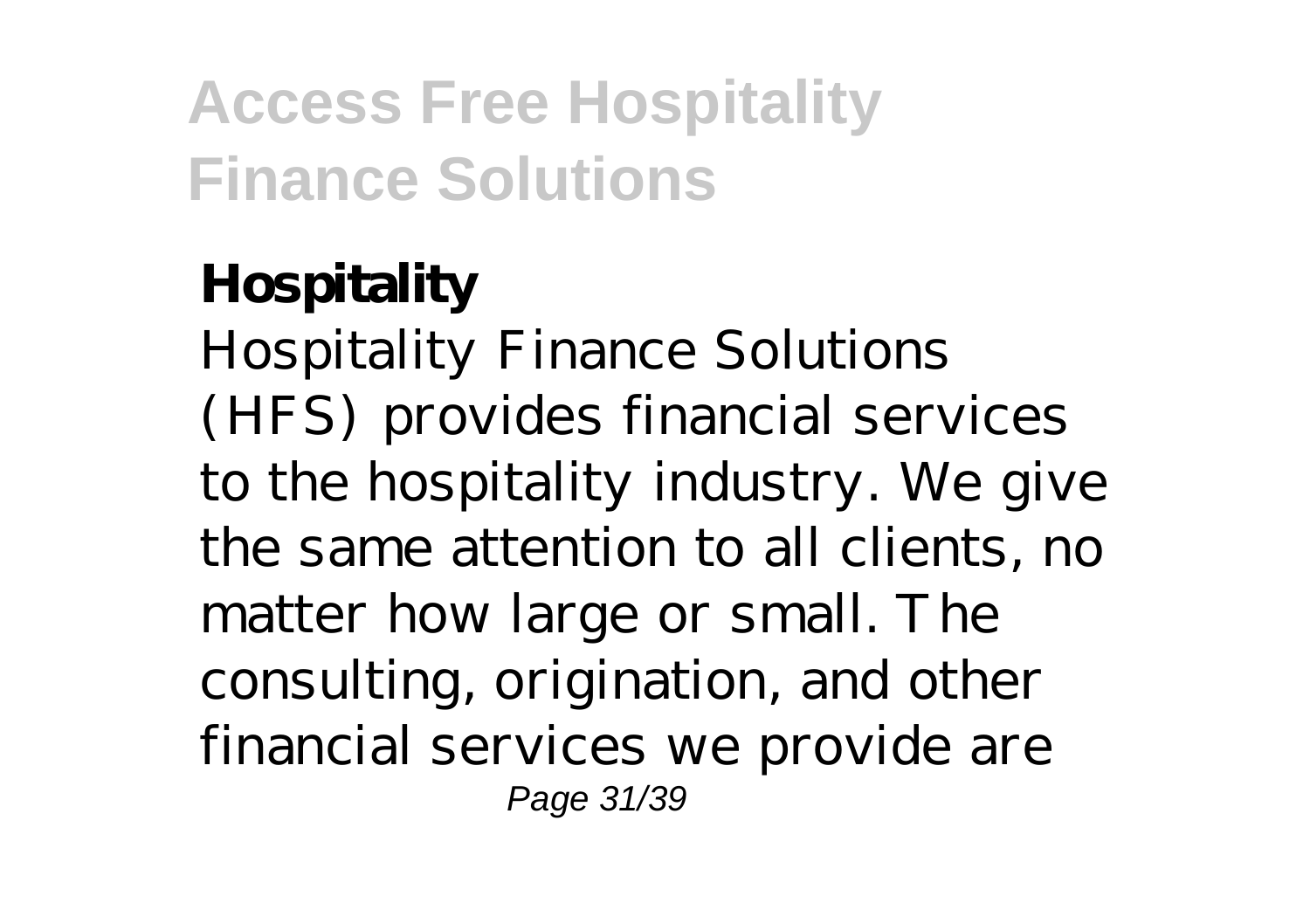tailored to the unique needs of each client, ensuring the most optimal results.

**Hospitality Finance Solutions** Professionals. Scott M. Corrigan – Managing Director. Scott is an 18 year veteran of the commercial Page 32/39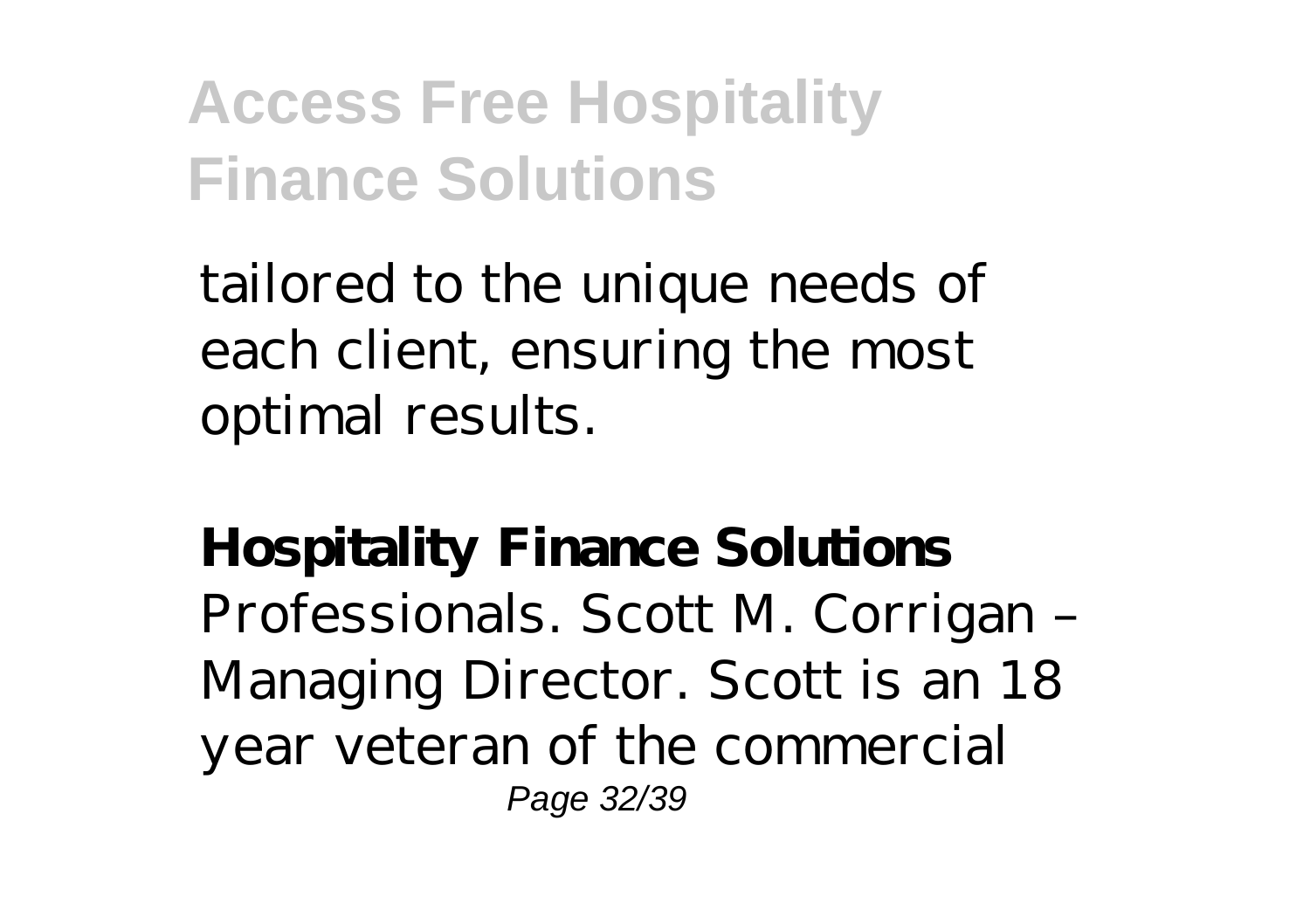real estate industry with over 12 years specializing in hospitality finance, hotel valuation, tax appeal, and brokerage. In January 2009 Scott formed Hospitality Financing Solutions, Inc. (HFS).

#### **Solutions Manual for Hospitality** Page 33/39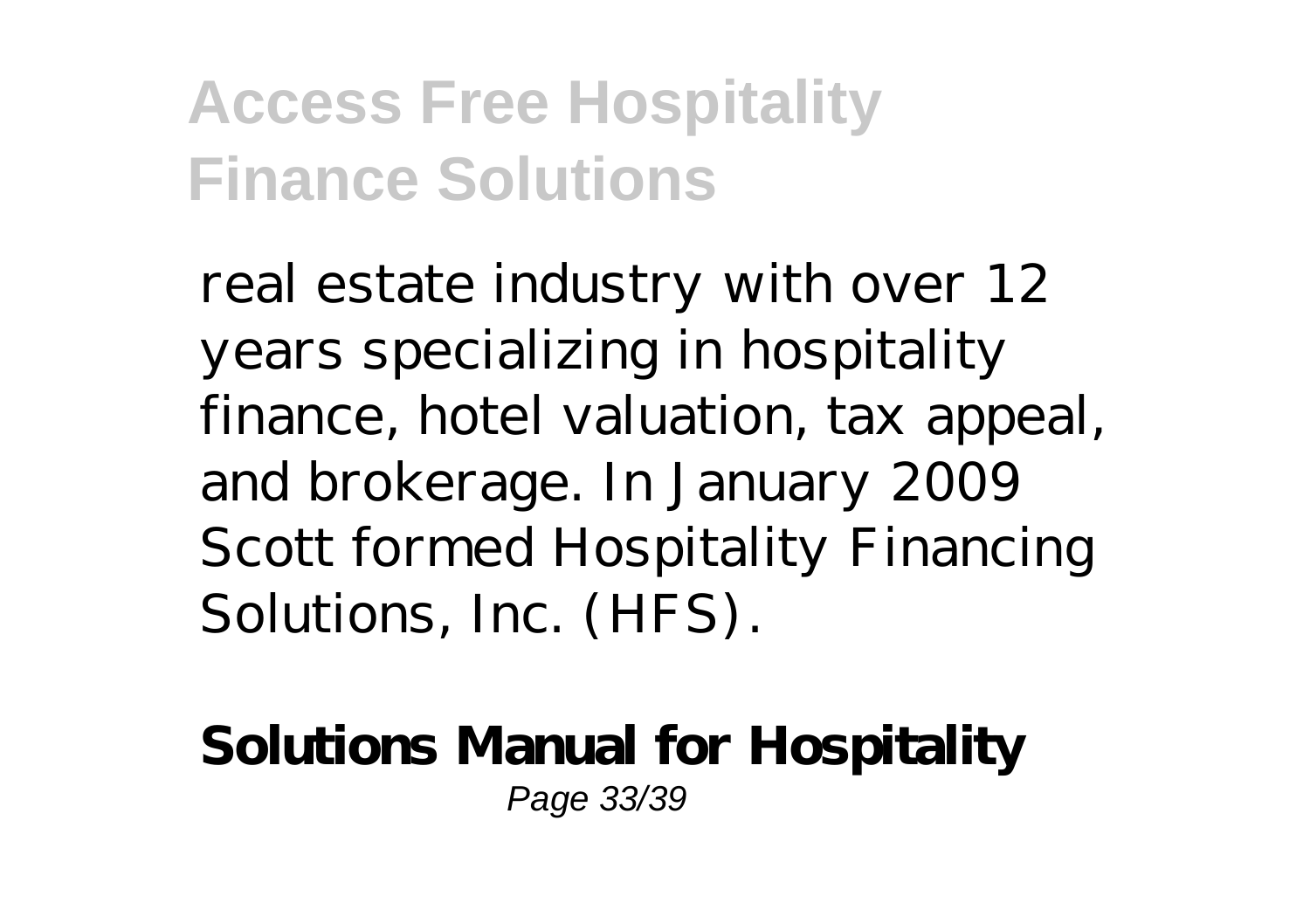**Financial Accounting 2nd ...** Premier Financial Solution for Hospitality Get a reliable view of financial performance across your entire organization, while adapting to challenging business environments. Infor SunSystems for Hospitality is nimble and Page 34/39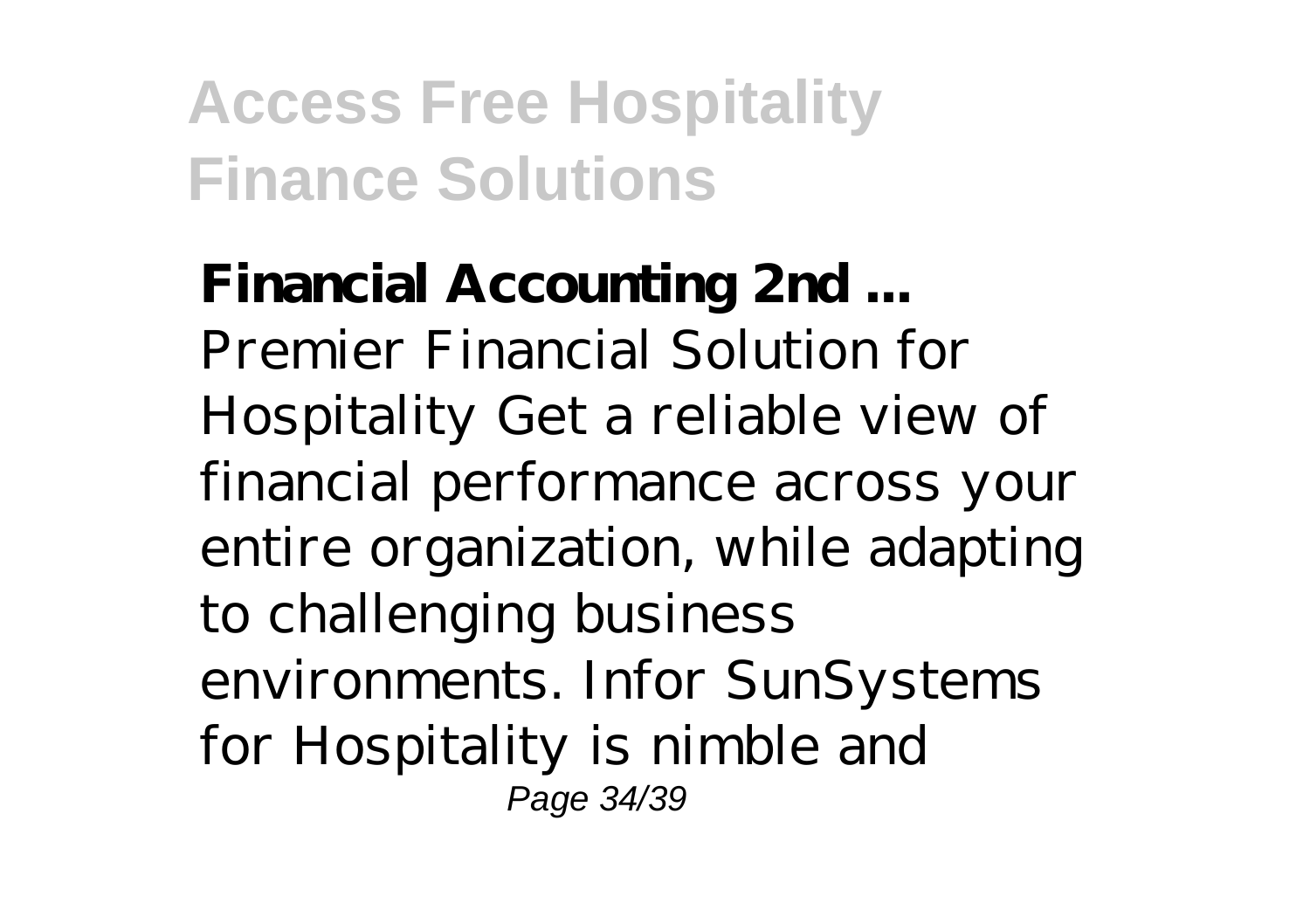flexible.

**Hospitality Financing – Commercial Real Estate Financing ...** Hospitality examples throughout—Tie chapter content to real hospitality companies.. Help students relate material to the real Page 35/39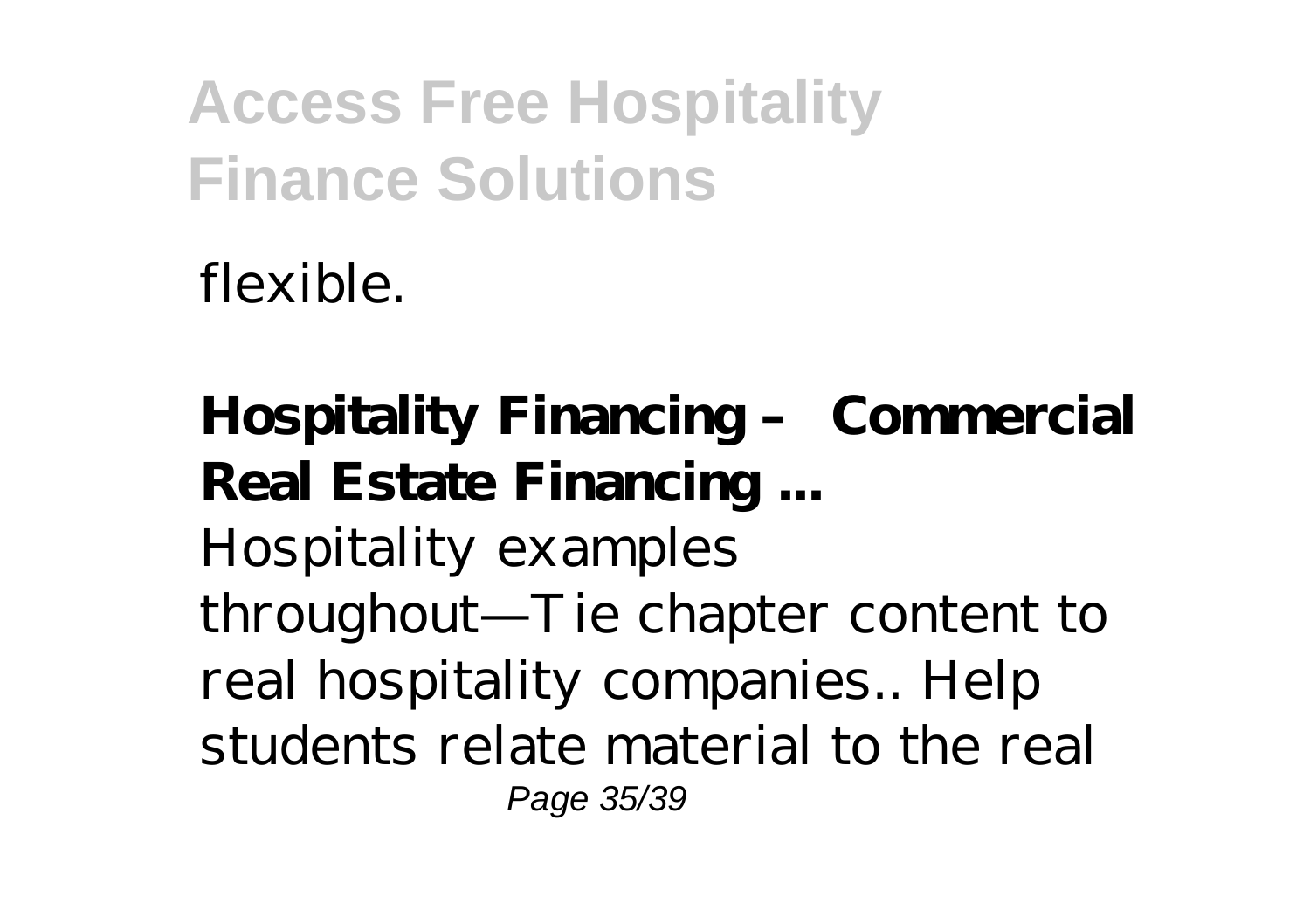world and feel more comfortable with learning finance. Practical application perspective—Contains less notation and symbols.. Keeps hospitality students tuned into finance without intimidating them with a typical "finance" book.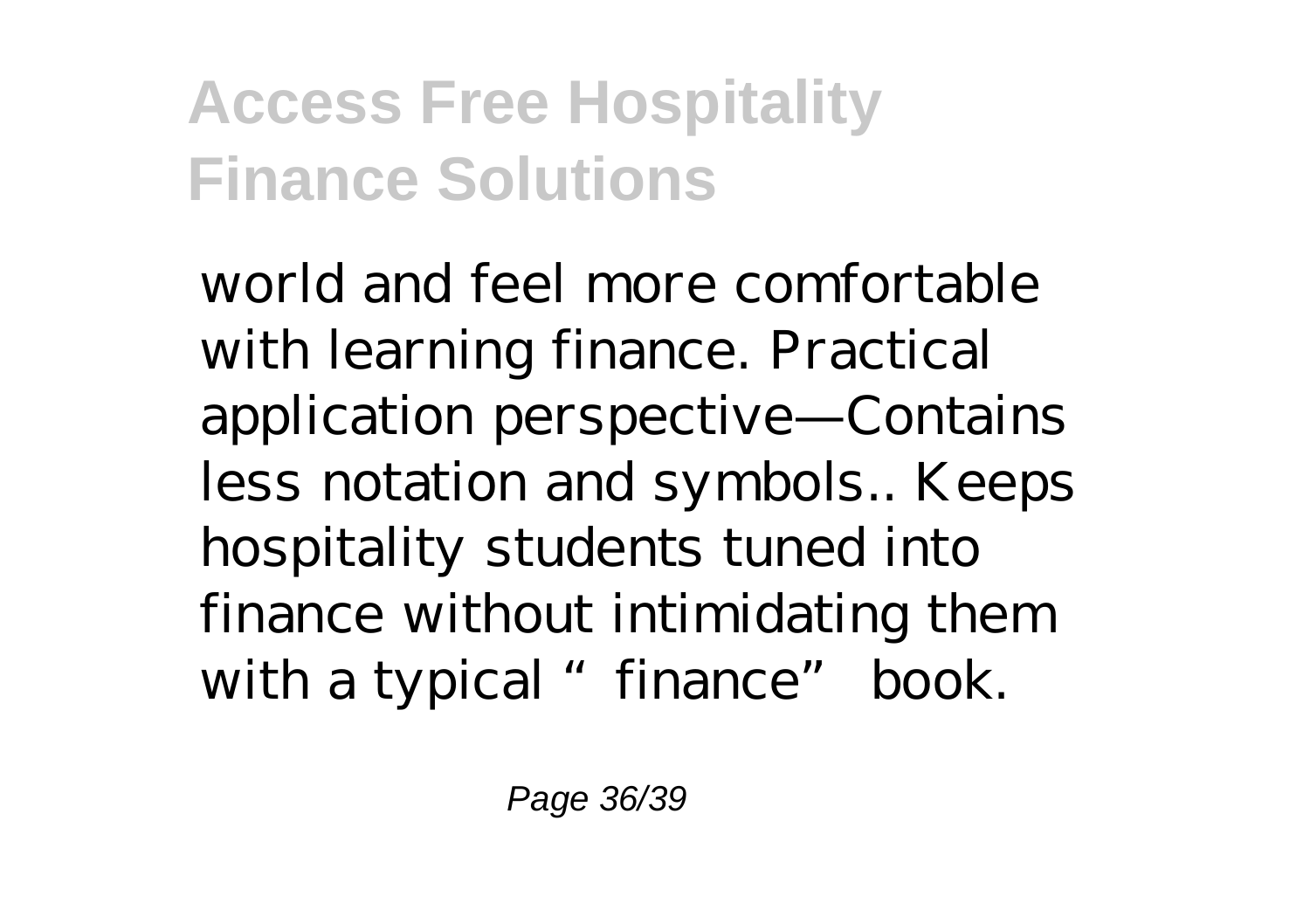#### **Finance - Hospitality Solutions | TRG International**

Western Alliance Hotel Franchise Finance is a leading lender for owners and operators of franchised hotels throughout the United States. Our in-depth knowledge – drawn from our work Page 37/39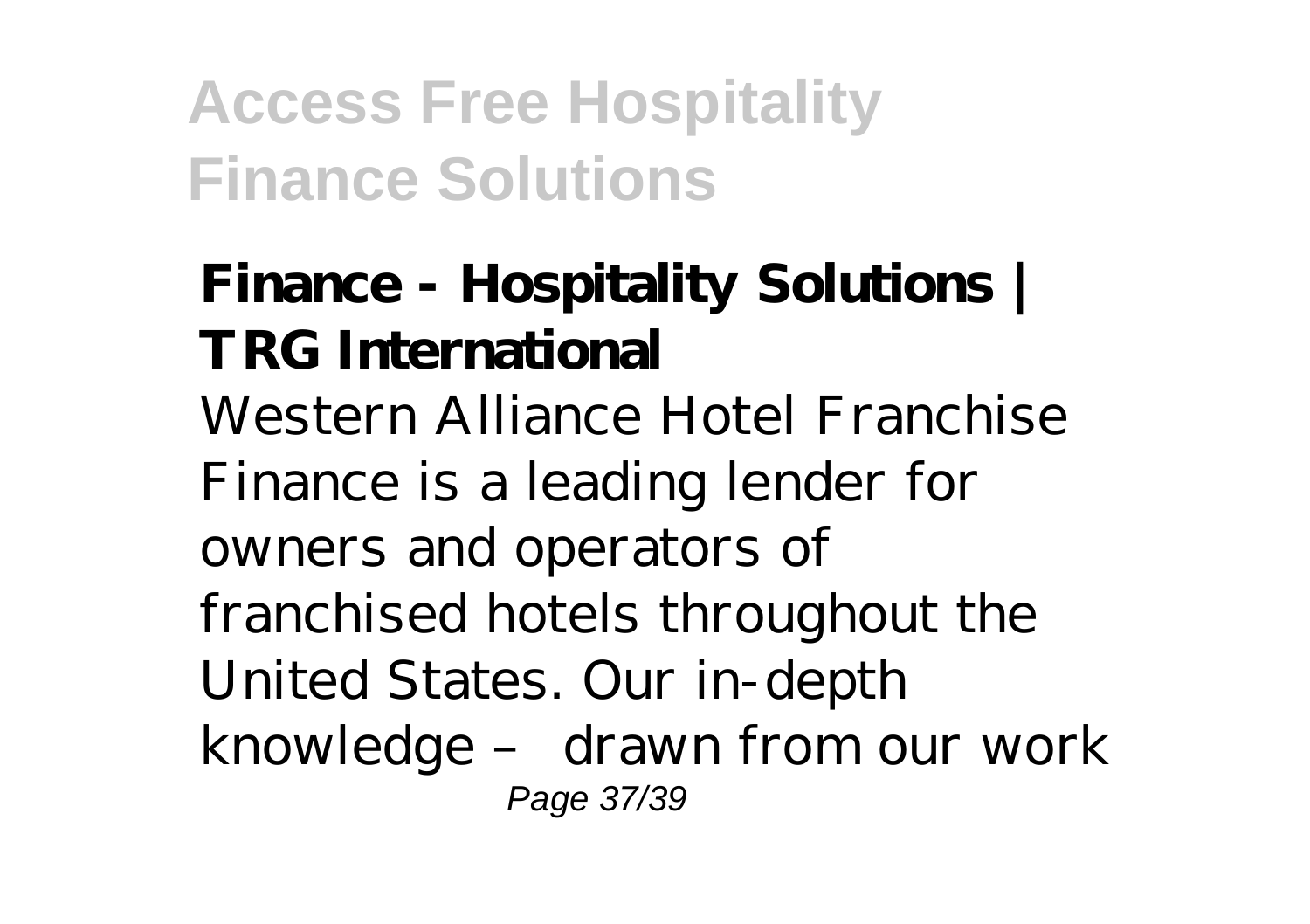with a wide range of hospitality projects from coast to coast – supports a robust set of lending options for hotel owners and operators.

Copyright code : Page 38/39